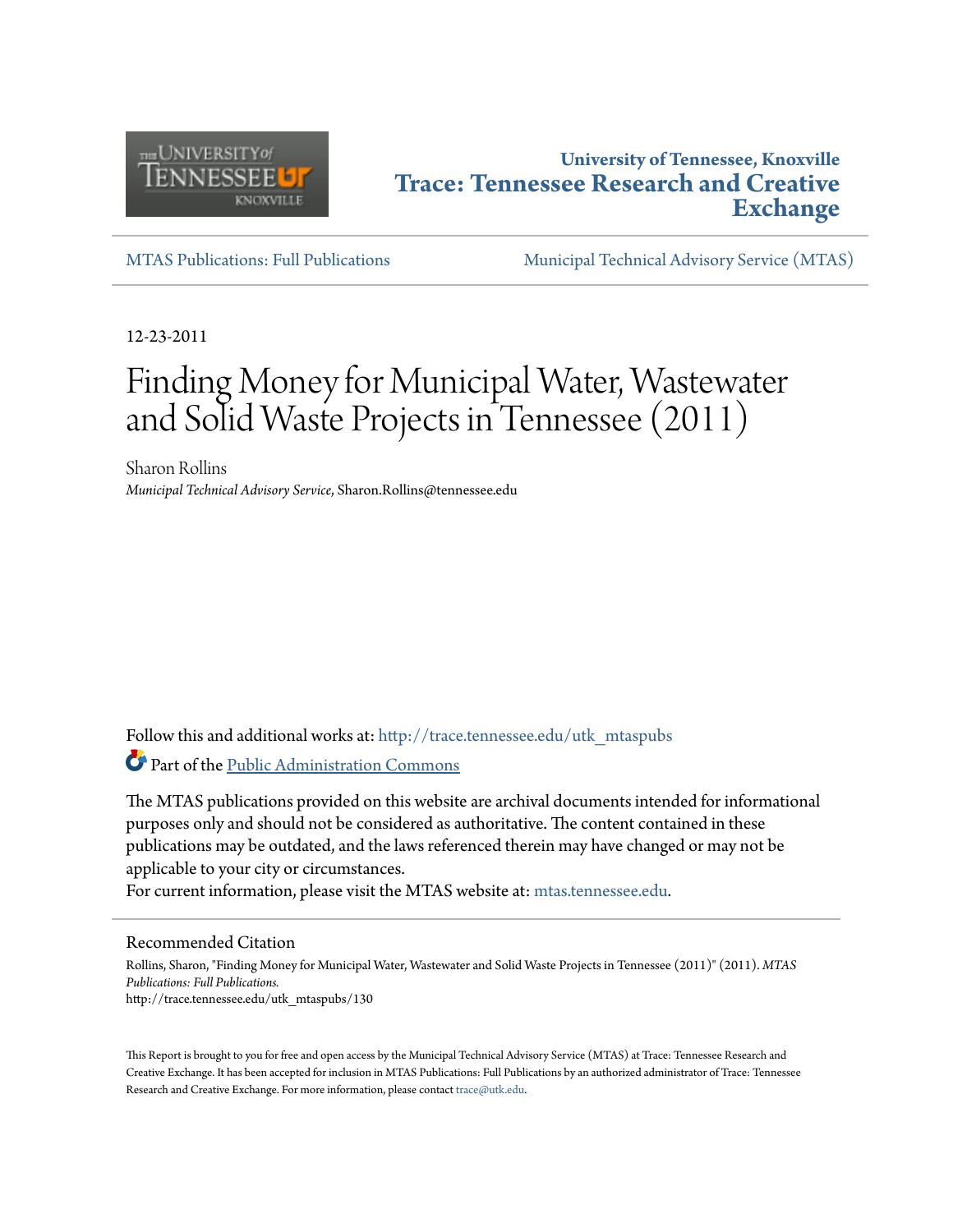# **FINDING MONEY for MUNICIPAL WATER, WASTEWATER and SOLID WASTE PROJECTS in TENNESSEE**

**December 2011**

**Sharon L. Rollins, P.E. Technical Consulting Program Manager**



MUNICIPAL TECHNICAL ADVISORY SERVICE

*In cooperation with the Tennessee Municipal League*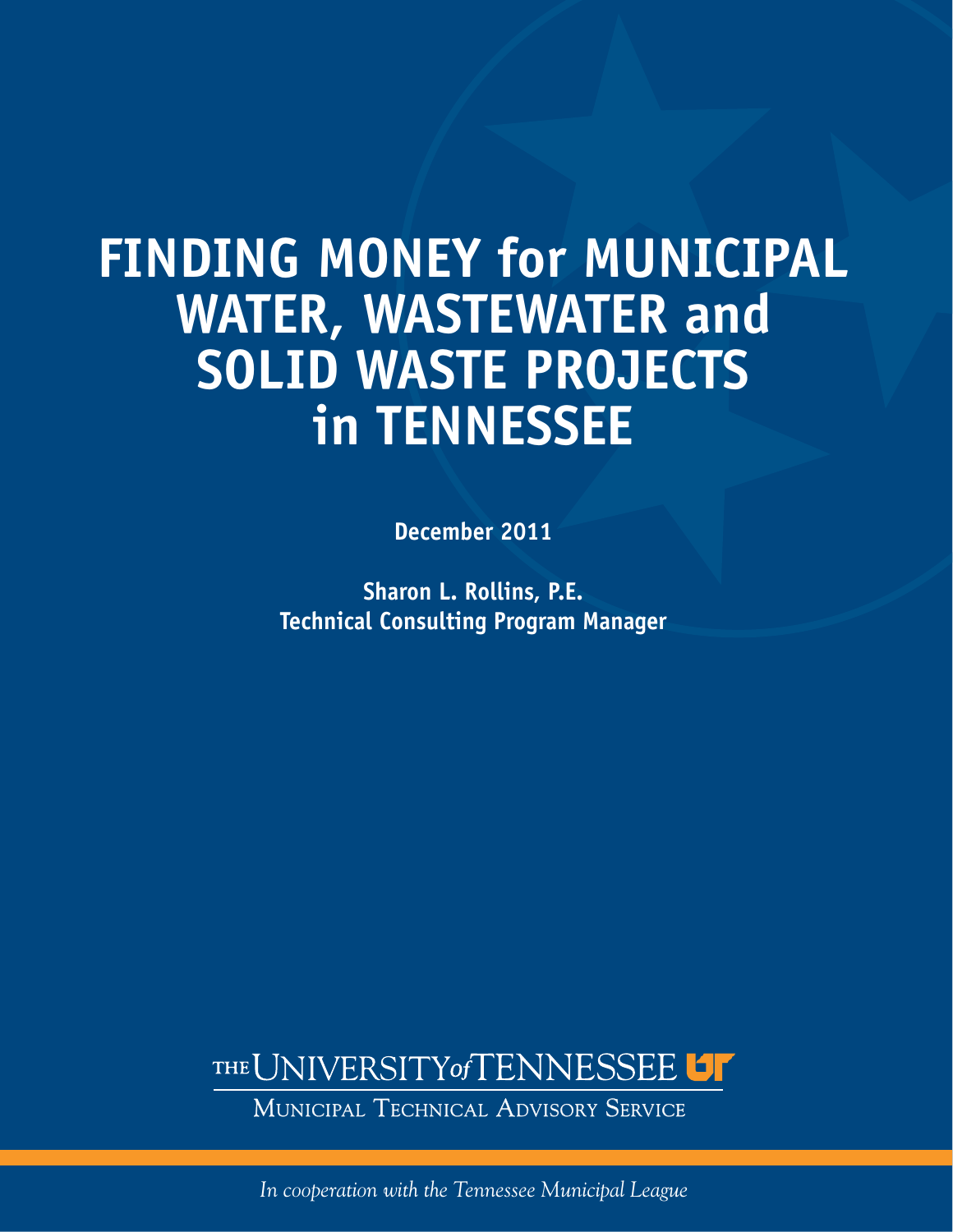# **TAKE A LOOK INSIDE ...**

Find out about the financing programs available for your city's capital improvement projects. Do you know the contact agencies, the advantages and disadvantages of the various programs, terms? Do you know how to apply for funding? If not, this publication is for you. It is an overview of various financing programs available to Tennessee's local governments for water, wastewater, solid waste and other project needs.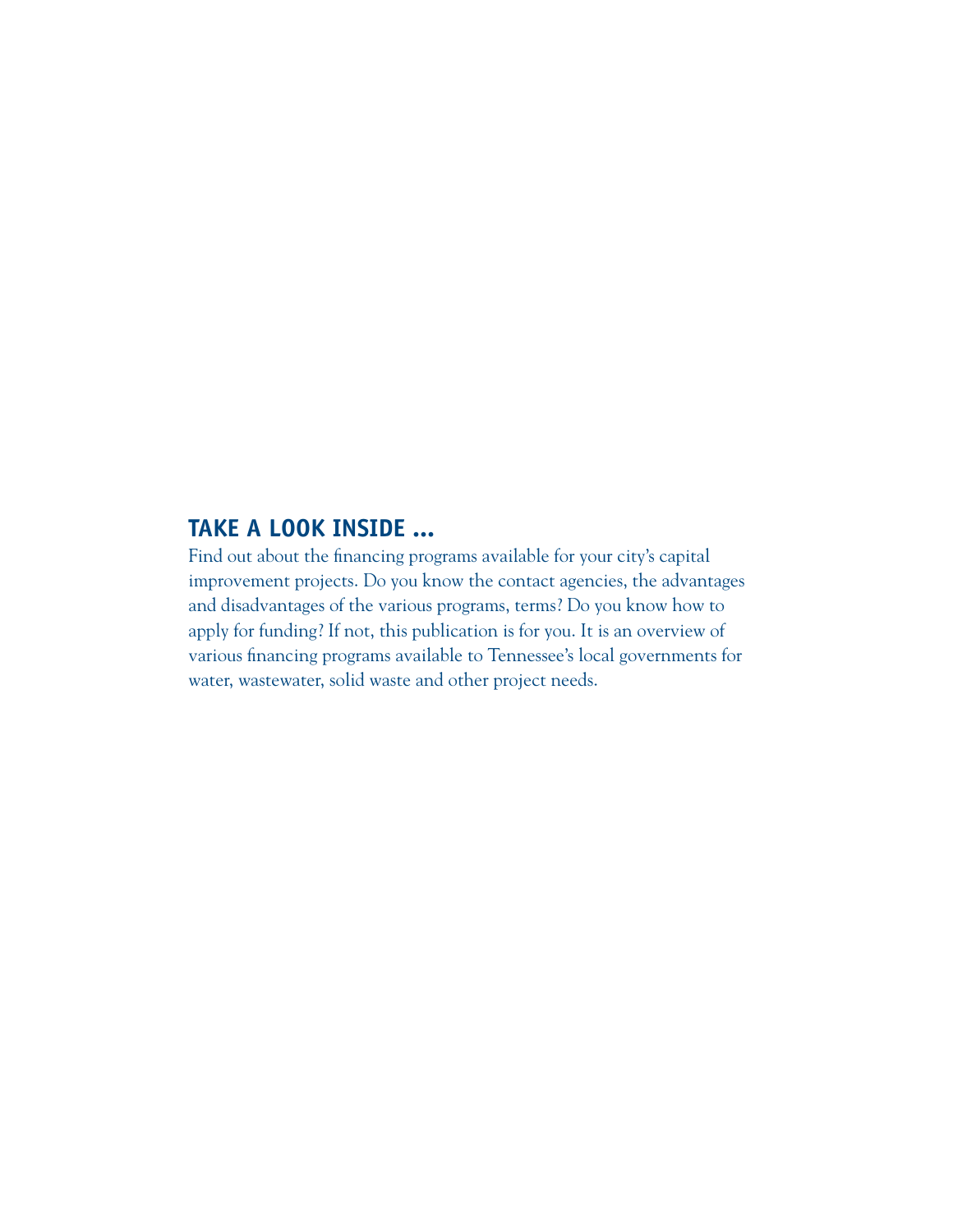

# **FINDING MONEY for MUNICIPAL WATER, WASTEWATER and SOLID WASTE PROJECTS in TENNESSEE**

#### **ACKNOWLEDGMENTS**

Sharon L. Rollins of the University of Tennessee Municipal Technical Advisory Service (MTAS) prepared this report.

Special thanks to staff from USDA Rural Development, Tennessee Department of Economic and Community Development, Tennessee Department of Environment and Conservation, Tennessee Local Development Authority, and Tennessee Municipal Bond Fund.

#### **MTAS OFFICES**

| Knoxville (Headquarters) (865) 974-0411 |  |
|-----------------------------------------|--|
|                                         |  |
|                                         |  |

#### www.mtas.tennessee.edu

The Municipal Technical Advisory Service (MTAS) was created in 1949 by the state legislature to enhance the quality of government in Tennessee municipalities. An agency of the University of Tennessee Institute for Public Service, MTAS works in cooperation with the Tennessee Municipal League and affiliated organizations to assist municipal officials.

By sharing information, responding to client requests, and anticipating the ever-changing municipal government environment, MTAS promotes better local government and helps cities develop and sustain effective management and leadership.

MTAS offers assistance in areas such as accounting and finance, administration and personnel, fire, public works, law, ordinance codification, and water and wastewater management. MTAS houses a comprehensive library and publishes scores of documents annually.

MTAS provides one copy of our publications free of charge to each Tennessee municipality, county and department of state and federal government. There is a \$10 charge for additional copies of "Finding Money for Municipal Water, Wastewater, and Solid Waste Projects in Tennessee."

Photocopying of this publication in small quantities for educational purposes is encouraged. For permission to copy and distribute large quantities, please contact the MTAS Knoxville office at (865) 974-0411.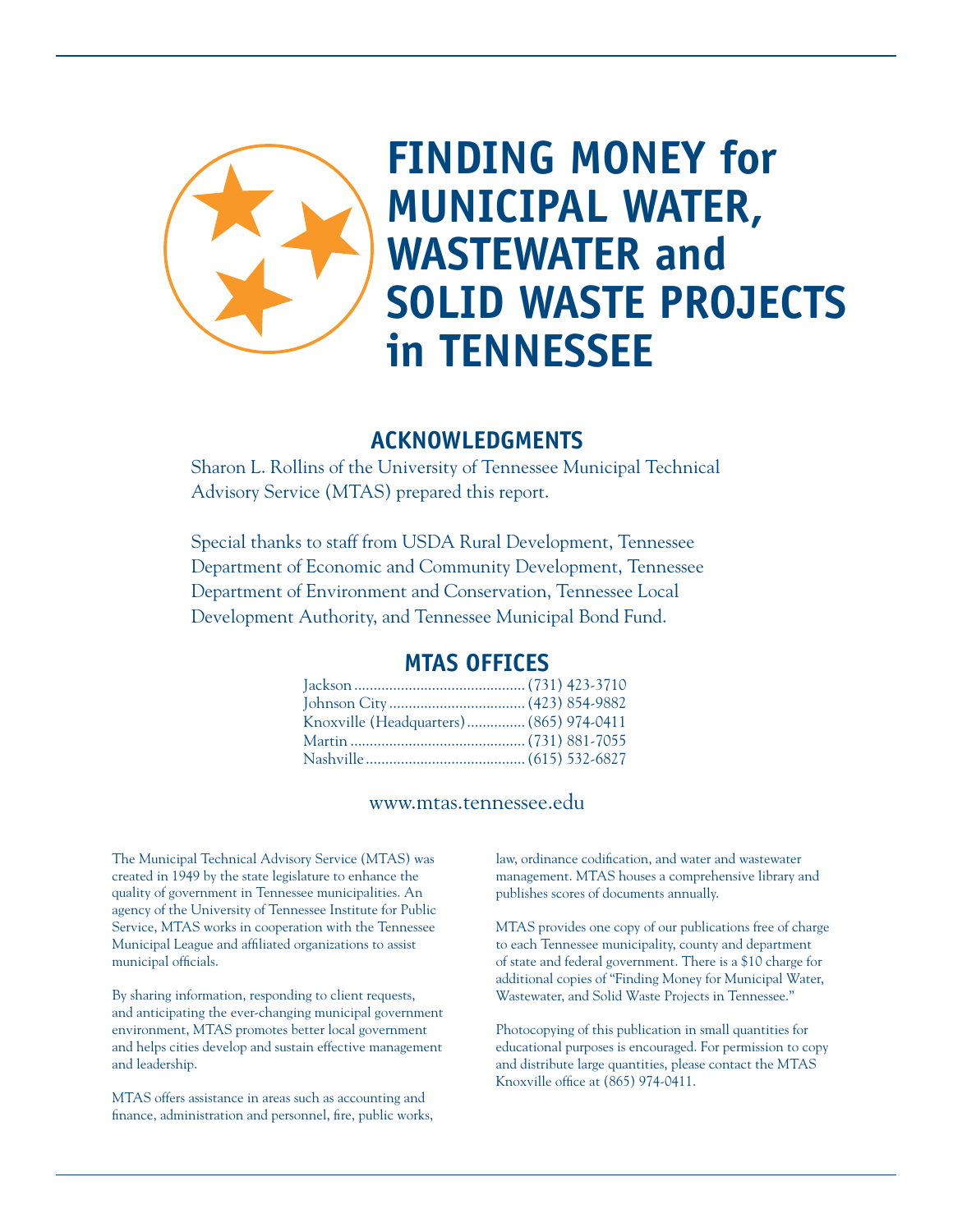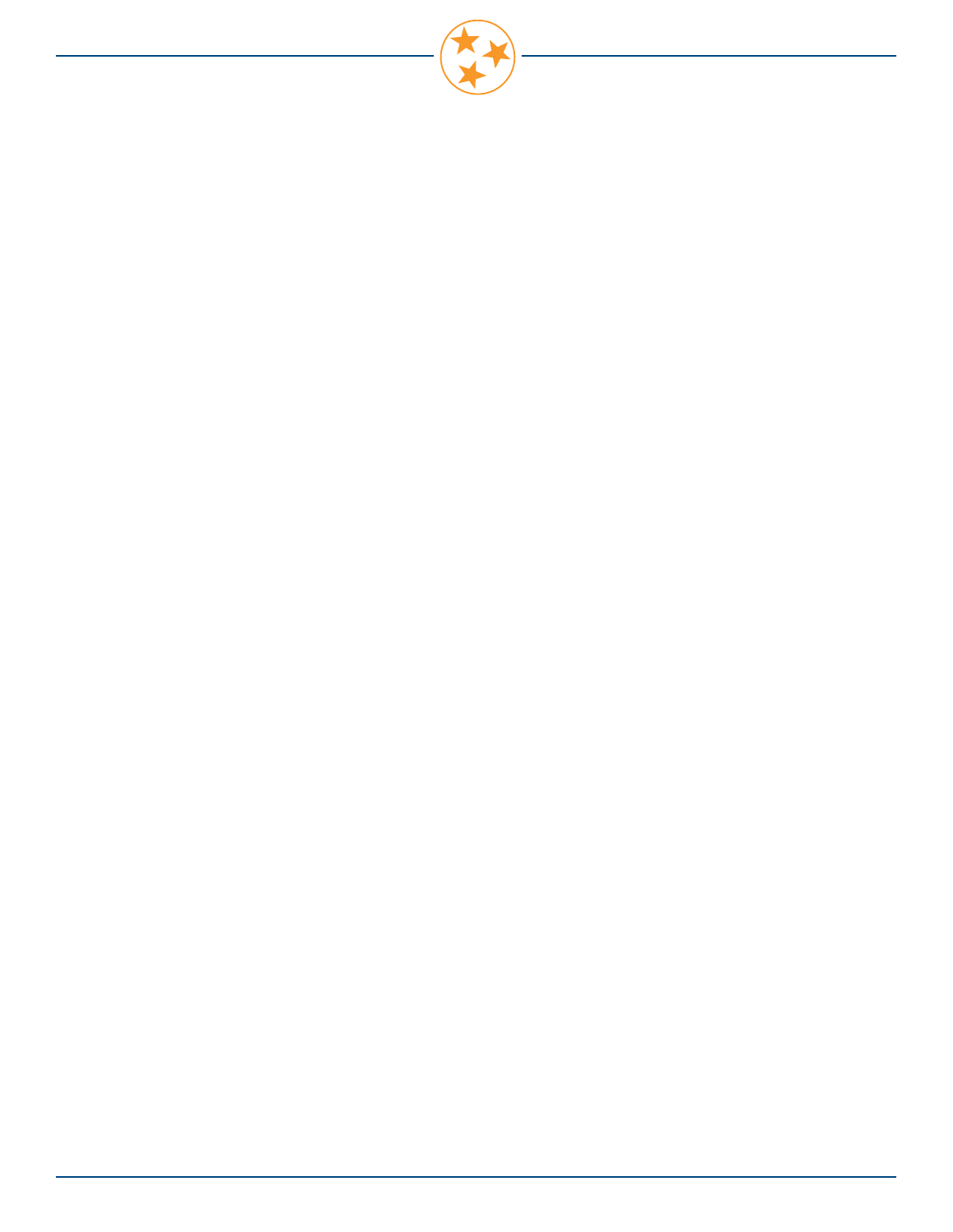# **TABLE OF CONTENTS**

| Water and Waste Disposal Loans and Grants  3  |  |
|-----------------------------------------------|--|
| Water and Waste Disposal Loan Guarantees 4    |  |
| Emergency Community Water Assistance Grants 4 |  |
|                                               |  |

Tennessee Department of Economic

| and Community Development 6                        |  |
|----------------------------------------------------|--|
| Appalachian Regional Commission Program  6         |  |
| Community Development Block Grants 6               |  |
| The FastTrack Infrastructure Development Program 7 |  |
| Delta Regional Authority  8                        |  |

| Tennessee Department of Environment   |
|---------------------------------------|
|                                       |
| Tennessee State Revolving Fund 9      |
| Solid Waste Assistance Program 10     |
| Recycling Equipment Program. 10       |
|                                       |
|                                       |
| Utility Relocation Loan Program. 12   |
| Tennessee Local Development Authority |
|                                       |
| Tennessee Municipal Bond Fund. 14     |
|                                       |
|                                       |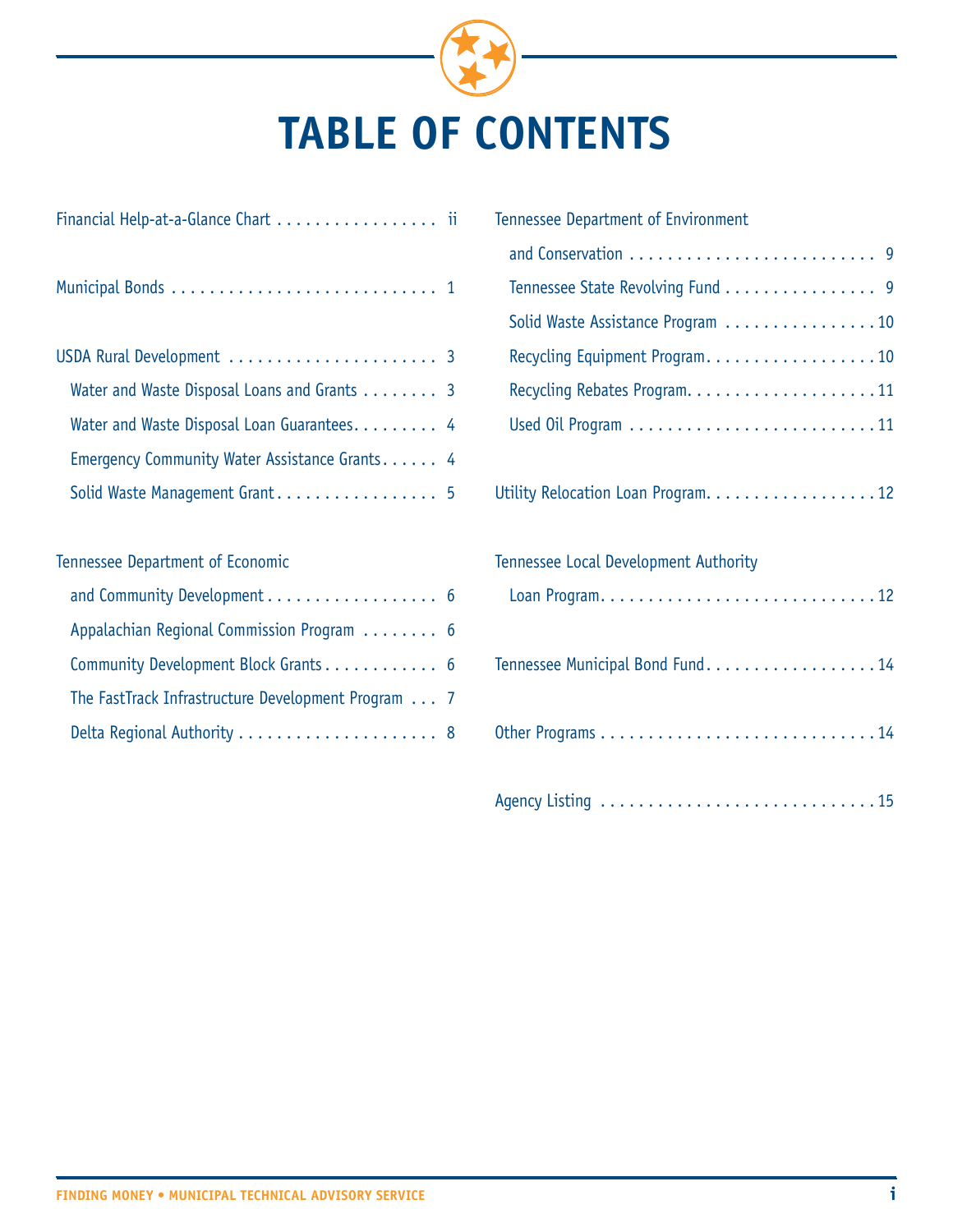# **FINANCIAL HELP-AT-A-GLANCE**

| <b>Financial Institutions</b><br><b>Municipal Bonds</b><br>Loan<br><b>USDA Rural Development</b><br>Water and Waste Disposal Loans and Grants<br>Loans and grants<br>Water and Waste Disposal Loan Guarantees<br>Loan guarantee<br><b>Emergency Community Water Assistance</b><br>Grant<br>Solid Waste Management<br>Grant<br><b>TDECD</b><br><b>ARC Program</b><br>Grant<br>Community Development Block Grant<br>Grant<br>FastTrack Infrastructure Development Program<br>Loans and grants<br>Delta Regional Authority<br>Grant<br><b>TDEC</b><br><b>State Revolving Fund</b><br>Loan<br>Water/Wastewater<br><b>TDEC</b><br>Recycling Equipment Program<br>Grant<br><b>Solid Waste</b><br><b>Recycling Rebates</b><br>Rebate<br>Used Oil Program<br>Grant<br><b>Utility Relocation</b><br>Utility Relocation Loan<br>Loan<br><b>TLDA Loan Program</b><br><b>TLDA</b><br>Loan<br><b>TMBF</b><br>Loan | <b>AGENCY</b> | <b>PROGRAM</b> | <b>FUNDING TYPE</b> |
|------------------------------------------------------------------------------------------------------------------------------------------------------------------------------------------------------------------------------------------------------------------------------------------------------------------------------------------------------------------------------------------------------------------------------------------------------------------------------------------------------------------------------------------------------------------------------------------------------------------------------------------------------------------------------------------------------------------------------------------------------------------------------------------------------------------------------------------------------------------------------------------------------|---------------|----------------|---------------------|
|                                                                                                                                                                                                                                                                                                                                                                                                                                                                                                                                                                                                                                                                                                                                                                                                                                                                                                      |               |                |                     |
|                                                                                                                                                                                                                                                                                                                                                                                                                                                                                                                                                                                                                                                                                                                                                                                                                                                                                                      |               |                |                     |
|                                                                                                                                                                                                                                                                                                                                                                                                                                                                                                                                                                                                                                                                                                                                                                                                                                                                                                      |               |                |                     |
|                                                                                                                                                                                                                                                                                                                                                                                                                                                                                                                                                                                                                                                                                                                                                                                                                                                                                                      |               |                |                     |
|                                                                                                                                                                                                                                                                                                                                                                                                                                                                                                                                                                                                                                                                                                                                                                                                                                                                                                      |               |                |                     |
|                                                                                                                                                                                                                                                                                                                                                                                                                                                                                                                                                                                                                                                                                                                                                                                                                                                                                                      |               |                |                     |
|                                                                                                                                                                                                                                                                                                                                                                                                                                                                                                                                                                                                                                                                                                                                                                                                                                                                                                      |               |                |                     |
|                                                                                                                                                                                                                                                                                                                                                                                                                                                                                                                                                                                                                                                                                                                                                                                                                                                                                                      |               |                |                     |
|                                                                                                                                                                                                                                                                                                                                                                                                                                                                                                                                                                                                                                                                                                                                                                                                                                                                                                      |               |                |                     |
|                                                                                                                                                                                                                                                                                                                                                                                                                                                                                                                                                                                                                                                                                                                                                                                                                                                                                                      |               |                |                     |
|                                                                                                                                                                                                                                                                                                                                                                                                                                                                                                                                                                                                                                                                                                                                                                                                                                                                                                      |               |                |                     |
|                                                                                                                                                                                                                                                                                                                                                                                                                                                                                                                                                                                                                                                                                                                                                                                                                                                                                                      |               |                |                     |
|                                                                                                                                                                                                                                                                                                                                                                                                                                                                                                                                                                                                                                                                                                                                                                                                                                                                                                      |               |                |                     |
|                                                                                                                                                                                                                                                                                                                                                                                                                                                                                                                                                                                                                                                                                                                                                                                                                                                                                                      |               |                |                     |
|                                                                                                                                                                                                                                                                                                                                                                                                                                                                                                                                                                                                                                                                                                                                                                                                                                                                                                      |               |                |                     |
|                                                                                                                                                                                                                                                                                                                                                                                                                                                                                                                                                                                                                                                                                                                                                                                                                                                                                                      |               |                |                     |
|                                                                                                                                                                                                                                                                                                                                                                                                                                                                                                                                                                                                                                                                                                                                                                                                                                                                                                      |               |                |                     |
|                                                                                                                                                                                                                                                                                                                                                                                                                                                                                                                                                                                                                                                                                                                                                                                                                                                                                                      |               |                |                     |
|                                                                                                                                                                                                                                                                                                                                                                                                                                                                                                                                                                                                                                                                                                                                                                                                                                                                                                      |               |                |                     |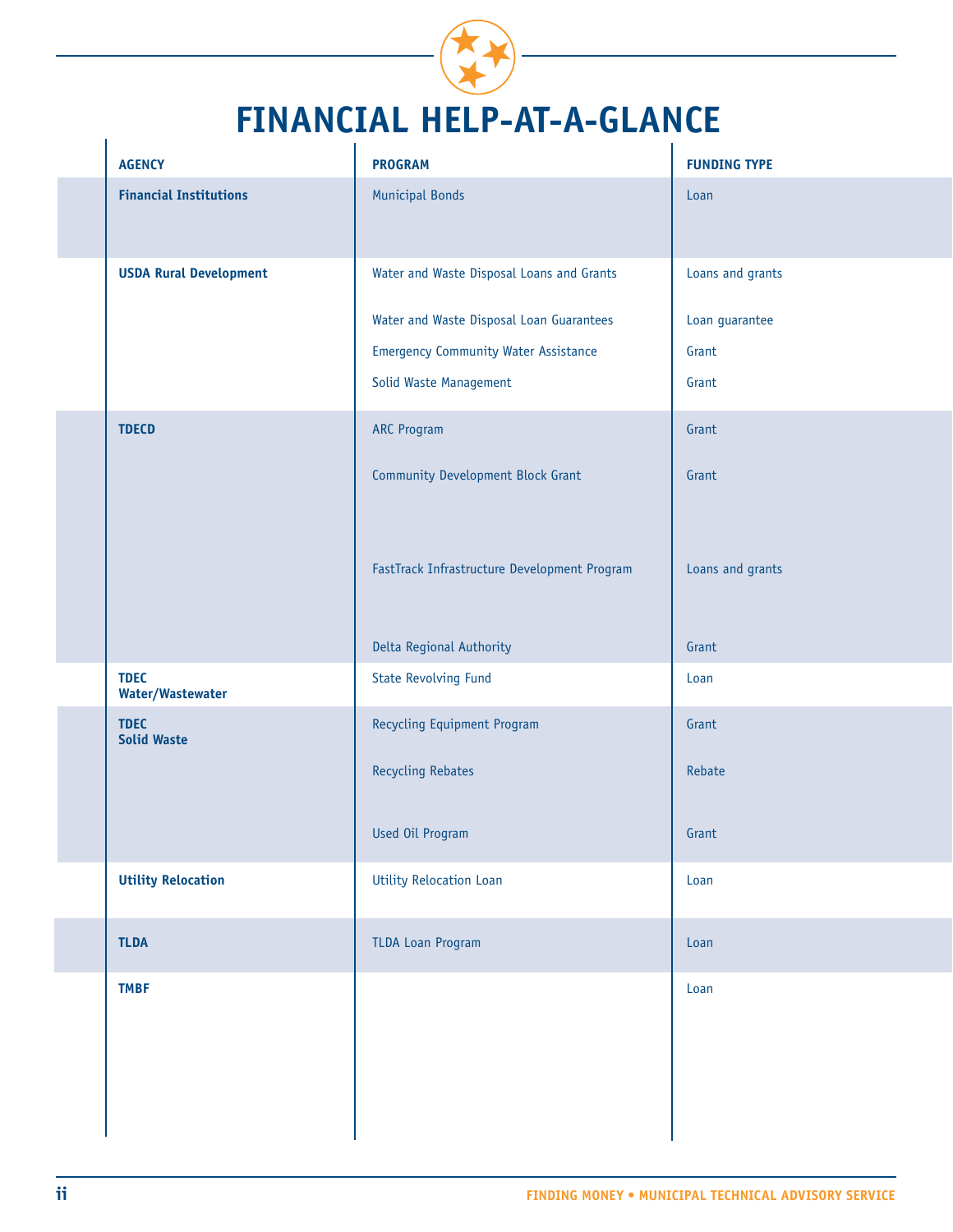# **FINANCIAL HELP-AT-A-GLANCE**

| <b>USE OF FUNDS</b>                                                                               | <b>TERMS</b>                                                                                                                                                                                                                                          | <b>APPLY WHEN?</b>                                 |
|---------------------------------------------------------------------------------------------------|-------------------------------------------------------------------------------------------------------------------------------------------------------------------------------------------------------------------------------------------------------|----------------------------------------------------|
| Unlimited                                                                                         | Local governments determine maximum amount<br>of bond issue; interest varies; related costs are<br>usually 1-3% of bond issue; applicants must<br>be ratable                                                                                          | Any time                                           |
| Water, wastewater and solid waste facilities                                                      | Grants up to 75% of project cost; interest rates<br>vary; 40 years or useful life of the project                                                                                                                                                      | Any time                                           |
| Water, wastewater and solid waste facilities                                                      | Up to 80%                                                                                                                                                                                                                                             | Any time                                           |
| Water                                                                                             | Up to \$500,000; emergency grants up to \$150,000                                                                                                                                                                                                     | Any time                                           |
| Solid waste                                                                                       | Grant funds are based on the amount of money<br>available from national office                                                                                                                                                                        | Between Oct. 1 and Dec. 31                         |
| Priorities are industrial infrastructure and<br>basic water and wastewater service                | Contact Program Management                                                                                                                                                                                                                            | <b>Contact Program Management</b>                  |
| Water, wastewater, solid waste, community<br>livability, housing/neighborhood revitalization      | For water/wastewater, solid waste and housing/<br>neighborhood revitalizations up to \$500,000; cannot<br>exceed \$750,000 for two successive years; assistance<br>limited by community's ability-to-pay; up to<br>\$300,000 for community livability | Call (615) 253-1895                                |
| Infrastructure improvements                                                                       | Grants up to \$750,000; restricted to situations<br>where there is a commitment by the private sector<br>to locate or expand to create or retain jobs<br>for Tennesseans                                                                              | Any time                                           |
| Job training, public infrastructure                                                               | Depends on the funding available                                                                                                                                                                                                                      | Contact program management                         |
| Water and wastewater                                                                              | Interest from 0% to market rate; no maximum or<br>minimum amount; 20 years or useful life of project                                                                                                                                                  | Wastewater: any time,<br>Water: when TDEC solicits |
| Recycling equipment                                                                               | Maximum grant is \$25,000; grantees provide 10-50%<br>match depending on economic index                                                                                                                                                               | Within 60 days after<br><b>SWM</b> solicits        |
| Recycling rebate                                                                                  | \$600,000 appropriated on a per capital basis to the<br>11 counties (and cities within) that produce the<br>most solid waste                                                                                                                          | Rebates credited annually                          |
| Motor oil collection and disposal                                                                 | Up to \$15,000 per applicant                                                                                                                                                                                                                          | Within 60 days after<br>SWM solicits               |
| Relocation of utilities displaced by TDOT<br>road projects                                        | 15 years; interest rate based on economic index<br>determined by utility management review board                                                                                                                                                      | Any time                                           |
| Water, wastewater and solid waste, airports,<br>capital projects and rural firefighting equipment | Interest varies, 30 years or useful life of project;<br>issuance $cost \sim 2\%$                                                                                                                                                                      | Any time                                           |
| Capital projects                                                                                  | Contact TMBF for terms                                                                                                                                                                                                                                | Any time                                           |
|                                                                                                   |                                                                                                                                                                                                                                                       |                                                    |
|                                                                                                   |                                                                                                                                                                                                                                                       |                                                    |
|                                                                                                   |                                                                                                                                                                                                                                                       |                                                    |
|                                                                                                   |                                                                                                                                                                                                                                                       |                                                    |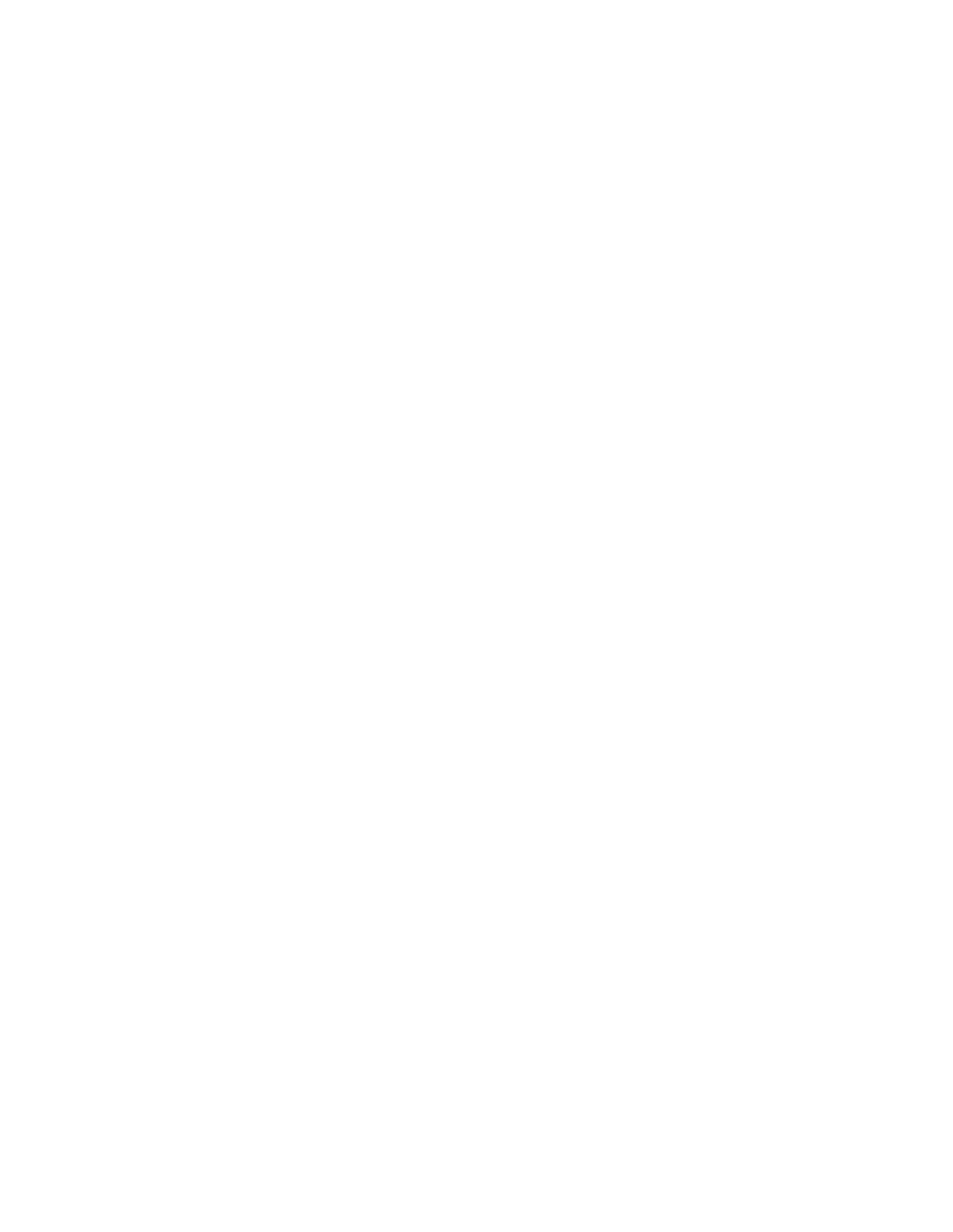

# **FINDING MONEY for MUNICIPAL WATER, WASTEWATER and SOLID WASTE PROJECTS in TENNESSEE**

**Sharon L. Rollins, P.E., Technical Consulting Program Manager December 2011**

# **MUNICIPAL BONDS**

Private financial institutions are a traditional source of funding for municipal public works.

#### **CONTACT**

Go to a local financial institution with public finance expertise. Look for a full-service institution that can

- 1. Analyze a local government's current financial condition and develop projections of future performance;
- 2. Develop capital facilities plans and assess current needs;
- 3. Prepare detailed plans for debt issues and coordinate timing with project requirements;
- 4. Help select bond counsel and prepare notices, resolutions, and other documentation;
- 5. Prepare and arrange for printing preliminary and final official statements;
- 6. Analyze the need for and help with bond insurance, letters of credit, and other credit enhancements;
- 7. Make presentations to rating agencies or bond insurers;
- 8. Give advice on selecting a financial institution to act as registrar, paying agent, or trustee;
- 9. Choose the proper timing of a bond sale, prepare the advertisement, and distribute official statements to prospective investors;
- 10. Arrange printing, proof of authenticity, and delivery of bonds at closing;
- 11. Assist the issuer and bond counsel;
- 12. Advise issuer on the best investment plan for bond proceeds and help with arbitrage situations;
- 13. Assist the issuer with post-issue financial reporting that meets state and federal regulations.

The various types of municipal bonds include general obligation bonds, special tax bonds and special assessments, revenue bonds, industrial revenue bonds, and double-barrel bonds. General obligation bonds are backed by the full faith and credit of the municipality. The municipality pledges its full taxing authority as security for payment of the loan. Special tax bonds and assessments are secured by special taxes created specifically to pay off the bond. Revenue bonds are payable from receipts from specific sources, such as water sales or wastewater service revenues. Industrial revenue bonds are used to finance building an industrial facility that will be leased to a business with lease payments pledged to pay off the bond. A doublebarrel bond is backed by collateral from at least two sources. For example, revenues from water sales and the full taxing authority of the municipality could be pledged as security for a double-barrel bond.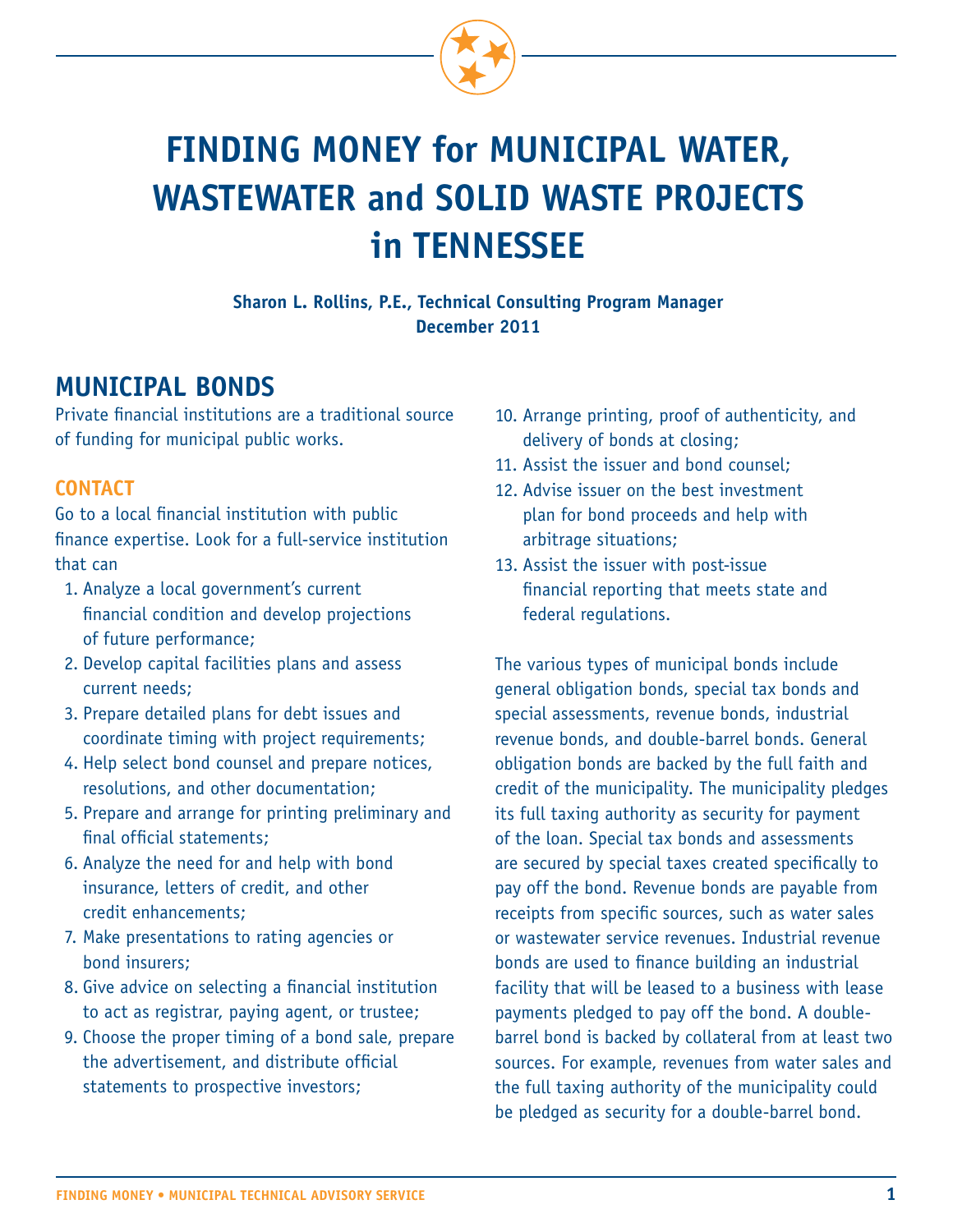

#### **WHO QUALIFIES?**

Any local government authorized to incur debt.

Local governments generally should consider using bond issues for large, long-term debt of more than \$1 million and for longer than 12 years.

Applicants must be credit-worthy or insurable. In other words, they must be ratable by a recognized rating agency such as Moody's or Standard and Poor's.

#### **HOW ARE THE FUNDS USED?**

Bonds are an unlimited source of money. The local government determines the maximum amount of the bonds and they sometimes are used to complement funding from other sources, particularly grant funding.

#### **WHAT ARE THE TERMS?**

Interest rates vary.

Applicants must be aware of the federal tax law's effects on bond issues.

Applicants should consider the costs associated with issuing bonds, such as legal, insurance, publications and advertising notices, printing, rating agency, bond registration, and financial advice. These costs are usually equal 1–3 percent of the bond issue.

The borrower can lower the interest rate by reducing the amount borrowed, shortening the payback period, taking advantage of arbitrage allowed by federal tax laws, and enhancing credit worthiness. It is advisable to seek legal and financial advice on arbitrage and insurance.

It takes about six weeks to issue bonds for a local government that has been through the process

before and has established credit. If the local government has not issued bonds previously, the process takes from eight weeks to six months.

It is important to involve a financial adviser early in the process.

Pitfalls local governments may face in issuing bonds include

- 1. User rates that are insufficient to cover debt service;
- 2. Costs incurred on the project before the bonds are issued that may not be covered;
- 3. Inaccurate record keeping during the project;
- 4. Using bond money for other than the stated purpose.

#### **HOW TO APPLY**

Use the following steps to select a full-service financial institution to assist in all phases of issuing municipal bonds.

- 1. Study project details. Define the project and think through time and budget constraints.
- 2. Solicit information. Begin the selection process with an invitation to submit information.
- 3. Think expertise, not cost. Base financial services on competence, creativity, and performance first. Weigh cost second.
- 4. Review qualifications. Consider technical expertise, experience with similar projects, reputation with existing clients, workload, and factors peculiar to your project.
- 5. Narrow the field. Short-list the few most qualified firms and schedule separate presentations.
- 6. Hear presentations. Select a committee or use the entire council to hear presentations from each firm.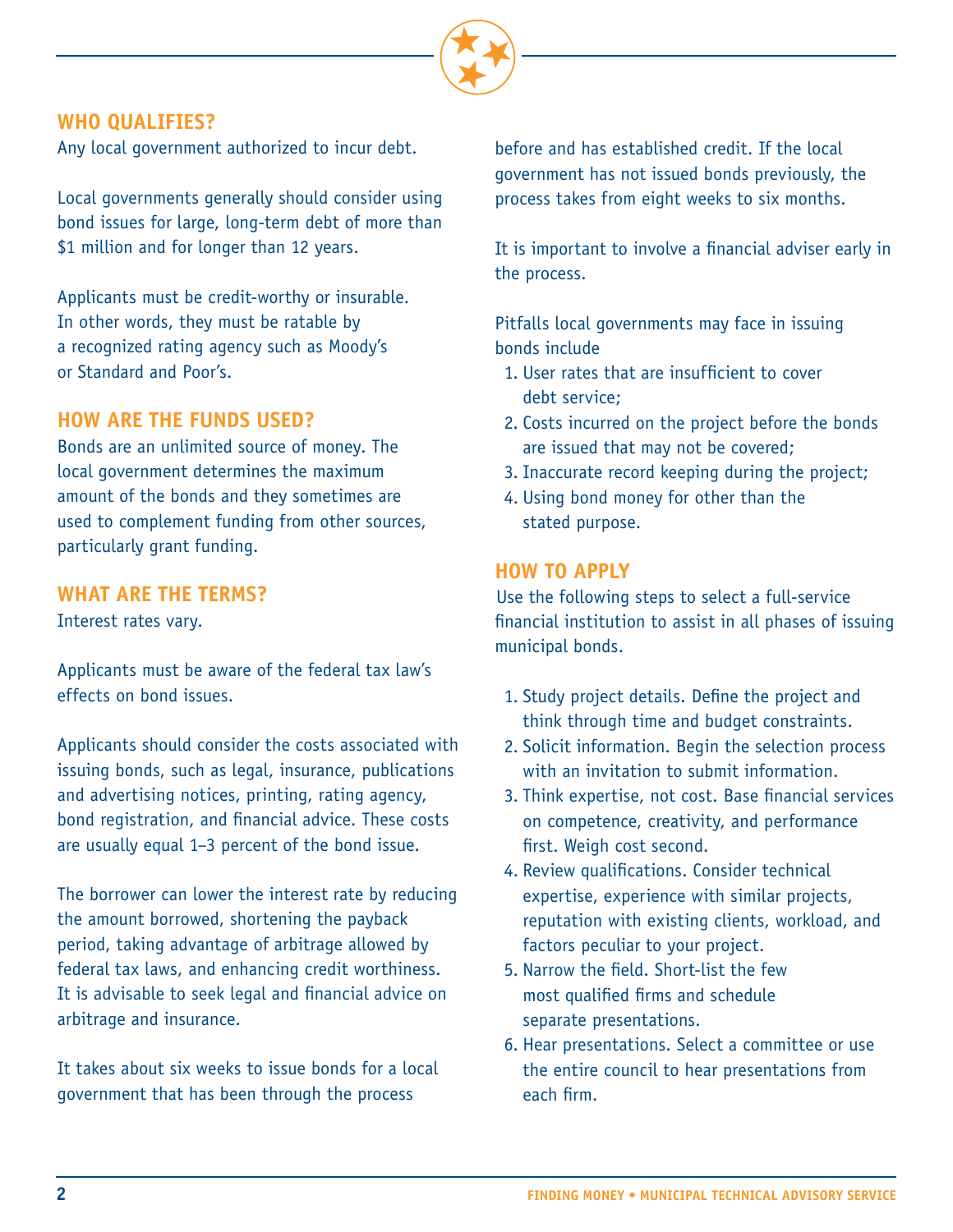

- 7. After the presentations, rank the firms in order of preference. It's helpful to use prepared score sheets.
- 8. Negotiate. Begin with the top-ranked institution. If negotiations fail, go on to the second firm and so forth. Define the scope of the work and the fees.
- 9. Put the agreement in writing.

#### **WHEN TO APPLY**

Application may be made at any time.

# **USDA RURAL DEVELOPMENT**

USDA Rural Development invests in rural communities through business development, community and home ownership programs. The agency also has programs to assist rural electric cooperatives and for deployment of telecommunications infrastructure used for distance learning, telemedicine and other broadband-based services. The agency's community programs provide technical and financial resources for the essential community infrastructure key to health, safety and business development. They ensure that rural areas enjoy the same basic quality of life community services enjoyed by people across the U.S. including water and waste disposal systems, and public-use facilities like schools, libraries, childcare, hospitals, clinics, assisted living facilities, fire and rescue facilities, police stations, community centers and transportation assets. Last year the agency assisted tens of thousands of Tennessee families and businesses, investing more than \$737 million through affordable loans, loan guarantees and grants. Rural Development programs are delivered through eight area offices located throughout the state (see Agency Listing).

#### **CONTACT**

#### **Keith Head, Director, Community Programs USDA Rural Development**

 3322 West End Avenue, Suite 300 Nashville, Tennessee 37203-1084 Phone: (615) 783-1345 Fax: (615) 783-1301 E-mail: keith.head@tn.usda.gov Website: www.rurdev.usda.gov/TN

# **WATER AND WASTE DISPOSAL LOANS AND GRANTS**

#### **WHO QUALIFIES?**

Municipalities, counties, utility districts, and local nonprofit corporations.

RUS water and waste disposal loans and grants are for rural areas and cities and towns with populations of 10,000 or less.

Priority consideration goes to projects serving areas with fewer than 5,500 people.

Applicants must be

- 1. Unable to get funds from other sources at reasonable rates and terms;
- 2. Legally able to borrow and repay, pledge security for loans, and operate and maintain facilities;
- 3. Financially sound and able to manage the facility effectively. The applicant's financial soundness must be based on taxes, assessments, revenues, fees, or other satisfactory sources of income to pay all costs associated with the facility.

#### **HOW ARE THE FUNDS USED?**

To construct, repair, improve, expand, and modify rural water supply and distribution facilities, wastewater collection and treatment facilities, and solid waste disposal systems.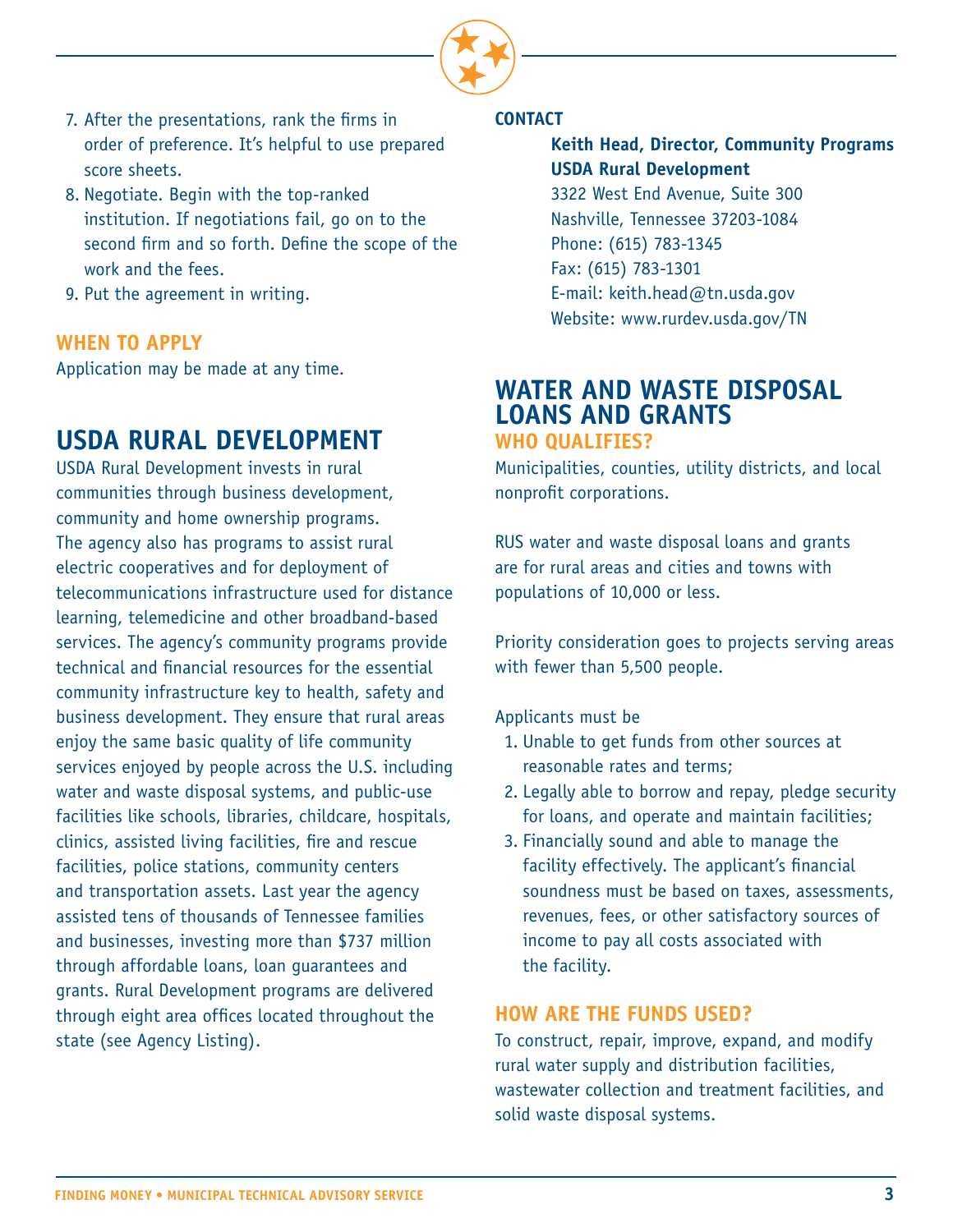

To acquire a water supply or water right associated with facilities development.

To pay legal, engineering, and other costs associated with facilities development.

To finance facilities in conjunction with funds from other sources.

To cover costs resulting from natural disasters.

#### **WHAT ARE THE TERMS?**

In some instances grants are available for up to 75 percent of the facility development costs.

Loan rates vary depending on market rate, the community's income level, and public health problems. Interest rates are lower for a municipality with household income lower than 80 percent of the State Non-Metropolitan Median Household Income and in violation of a health regulation.

The loan is for a maximum of 40 years or the useful life of the facility, whichever is shorter.

#### **HOW TO APPLY**

Contact the Rural Development area office (see Agency Listing), where staff members make preliminary determinations regarding engineering feasibility and economic soundness.

#### **WHEN TO APPLY**

Application may be made at any time.

#### **IS TECHNICAL ASSISTANCE AVAILABLE?**

Yes. If the project is eligible for Rural Development participation, staff helps prepare the application. If Rural Development provides financial assistance, agency personnel make periodic oversight inspections.

#### **WATER AND WASTE DISPOSAL LOAN GUARANTEES WHO QUALIFIES?**

Eligible lenders obtain guarantees for loans made and serviced by them to rural areas and cities and towns with populations up to 10,000.

#### **HOW ARE THE GUARANTEES USED?**

To provide infrastructure to rural areas to construct, repair, modify, expand, or improve water supply and distribution systems, and waste collection and treatment systems, and other related costs.

#### **WHAT ARE THE TERMS?**

Loan guarantee in most instances up to 80 percent. Not eligible for grant.

#### **HOW TO APPLY**

Contact the Rural Development Area Office (see Agency Listing).

#### **WHEN TO APPLY**

Application may be made at any time.

#### **IS TECHNICAL ASSISTANCE AVAILABLE?**

Yes. If the project is eligible for Rural Development participation, staff helps prepare the application.

#### **EMERGENCY COMMUNITY WATER ASSISTANCE GRANTS WHO QUALIFIES?**

Rural areas, cities, or towns with fewer than 10,000 people. The median household income in rural areas cannot exceed 100 percent of the State Non-Metropolitan Median Household Income.

#### **HOW ARE THE FUNDS USED?**

To assist rural communities that have experienced a significant decline in the quantity or quality of drinking water.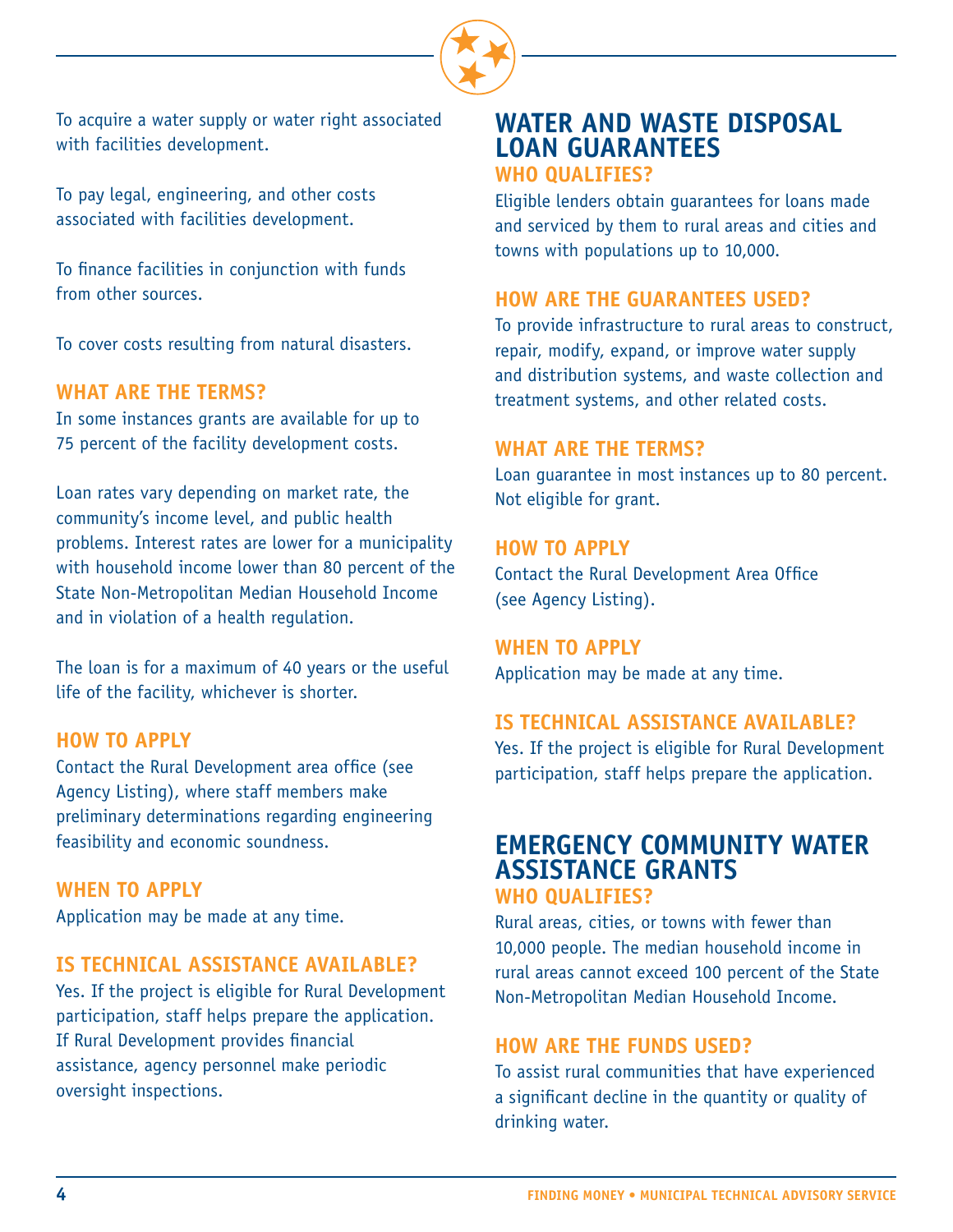

To cover costs resulting from natural disasters in rural areas, cities, or towns with fewer than 10,000 people.

#### **WHAT ARE THE TERMS?**

The funds are very limited.

Grants may be made for 100 percent of project costs.

The maximum grant is  $$500,000$  when a significant decline in quantity or quality of water occurred within two years of filing the application.

For emergency repairs and replacing facilities on existing systems, the maximum grant is \$150,000.

#### **HOW TO APPLY**

Contact the Rural Development area office (see Agency Listing).

**WHEN TO APPLY** Application may be made at any time.

**IS TECHNICAL ASSISTANCE AVAILABLE?** No.

#### **SOLID WASTE MANAGEMENT GRANT WHO QUALIFIES?**

Local governing bodies (including multijurisdictional organizations), and private, taxexempt, nonprofit corporations.

#### **HOW ARE THE FUNDS USED?**

To evaluate landfill operations to determine threats to water sources.

To provide technical assistance and/or training to enhance active-landfill operator skills.

To provide technical assistance and training to help communities reduce the solid waste stream.

To assist with developing and implementing landfill closure plans, land use plans, safety and maintenance planning, and closure scheduling within permit requirements.

#### **WHAT ARE THE TERMS?**

Grant funds are divided among the eligible project applications based on the amount of money available from the national office.

#### **HOW TO APPLY**

Contact the Rural Development area office. See the Agency Listing and refer to Rural Development Area Office contact information at Rural Development's Website: http://www.rurdev.usda.gov.

#### **WHEN TO APPLY**

Application may be made between October 1 and December 31 each year.

#### **IS TECHNICAL ASSISTANCE AVAILABLE?**

Yes. Technical assistance and training are provided for maintaining and operating active or inactive landfills and for reducing the solid waste stream.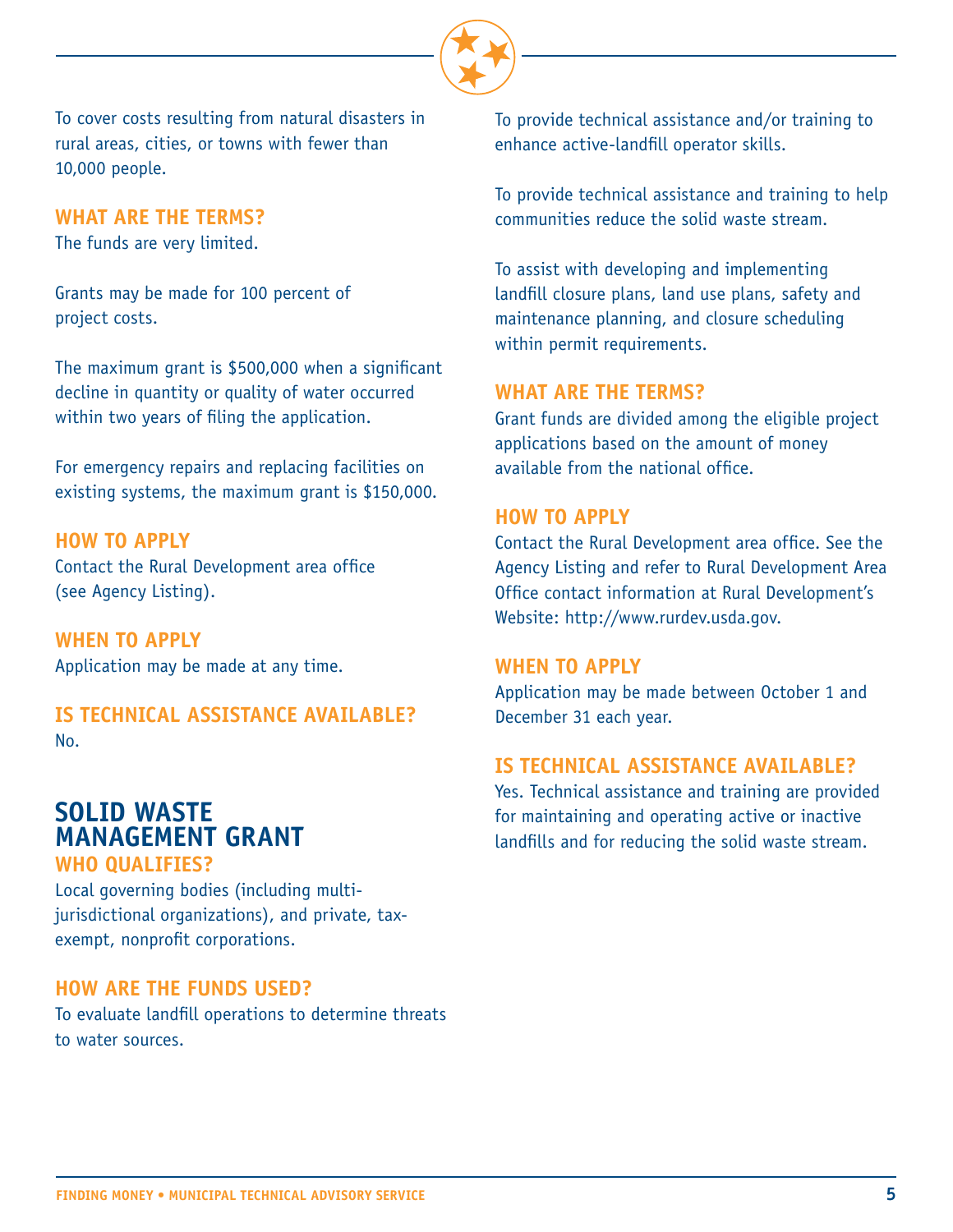

#### **TENNESSEE DEPARTMENT OF ECONOMIC AND COMMUNITY DEVELOPMENT CONTACT**

**Office of Program Management Tennessee Department of Economic and Community Development** Wm. R. Snodgrass Tennessee Tower, 10<sup>th</sup> Floor 312 Rosa L. Parks Avenue Nashville, Tennessee 37243 Phone: (615) 253-1895 Fax: (615) 741-0607 E-mail: paula.lovett@tn.gov Website: www.tn.gov/ecd

# **APPALACHIAN REGIONAL COMMISSION PROGRAM**

The Appalachian Regional Commission Program (ARC) is administered through the Tennessee Department of Economic and Community Development (TDECD). The program's mission is to improve water and wastewater services, create jobs, enhance education, and improve living conditions in the Appalachian Mountains through grants from the Area Development Program and the Distressed Counties Program.

Each state is free to establish its priorities for use of ARC funds. In Tennessee, the first priority for use of ARC funds is industrial infrastructure (similar to FIDP) where water, wastewater, rail, etc. is being provided to a locating or expanding industry. The second priority is for the provision of basic water and wastewater service in distressed counties where such services are missing or inadequate.

Since the ARC program is highly flexible, the user is advised to contact the program manager for details.

# **COMMUNITY DEVELOPMENT BLOCK GRANTS**

The Community Development Block Grant (CDBG) program is federally funded. Entitlement programs receive CDBG funds directly from the federal government. Other Tennessee cities and counties may receive CDBG funds administered by the Tennessee Department of Economic and Community Development. Grants are for community livability, water/wastewater, and housing/neighborhood revitalization projects.

#### **WHO QUALIFIES?**

All city and county governments in Tennessee qualify, except cities with a population of more than 50,000. Those governments receive funds directly from the federal government. Entitlement areas are Memphis, Shelby County, Jackson, Clarksville, Metro-Davidson County, Murfreesboro, Oak Ridge, Knoxville, Knox County, Chattanooga, Cleveland, Morristown, Kingsport, Bristol, Franklin and Johnson City.

There are basically two programs within the CBDG program—the economic development program and the community development program. Visit the Website (www.tennessee.gov/ecd) to obtain information about the economic development program. The community development program is discussed below. This program must meet one of three national objectives:

- 1. Benefit low- and moderate-income persons;
- 2. Eliminate or prevent slums and blight; or
- 3. Address imminent health and/or safety problems.

Project selection criteria are objective and quantitative. They are based on community need for the project, feasibility, and community economic level.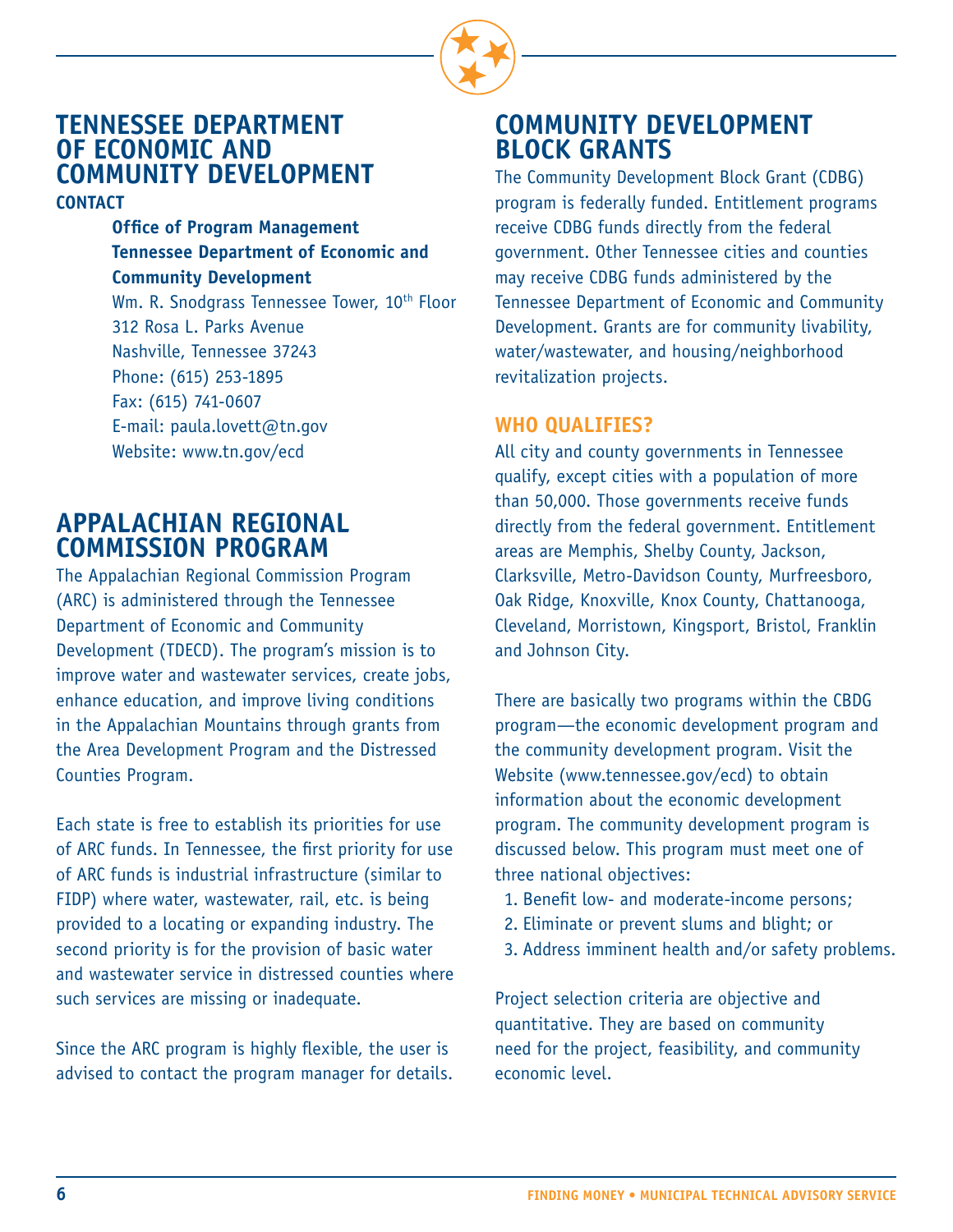

#### **HOW ARE THE FUNDS USED?**

To construct, improve, or extend water and wastewater facilities.

To provide community development services.

To rehabilitate housing and revitalize neighborhoods.

#### **WHAT ARE THE TERMS?**

The level of CDBG assistance is limited by the community's ability to pay.

Maximum grants are \$300,000 for community livability projects and \$500,000 for water/ wastewater and housing rehabilitation/ neighborhood revitalization projects.

Grants to a single applicant cannot exceed \$750,000 for two successive years. Regional projects can receive grants up to \$1 million.

#### **HOW TO APPLY**

Obtain application forms from the program manager's office. The application requires a project description, financial information, federal compliance information, and engineering information. Seek help from the CDBG program management staff, the local development district office, and your consulting engineer when completing the application.

#### **WHEN TO APPLY**

Applications are due by the annual date set by the program manager (normally in February).

#### **IS TECHNICAL ASSISTANCE AVAILABLE?**

Yes, with preparing applications and administering the grant.

# **THE FASTTRACK INFRASTRUCTURE DEVELOPMENT PROGRAM**

FastTrack infrastructure development program (FIDP) funds may be used for infrastructure improvements where there is a commitment by business to locate or expand in the state and to create or retain jobs for Tennesseans.

#### **WHO QUALIFIES?**

County governments, municipal governments, and utility districts.

#### **HOW ARE THE FUNDS USED?**

For infrastructure improvements including water systems, wastewater systems, transportation systems, site improvements, technology systems and other improvements to physical infrastructure. Other economic activities may be supported by FIDP funds if the Commissioner of Economic and Community Development determines they will have a beneficial impact on Tennessee's economy. Funds cannot be used for speculative projects.

#### **WHAT ARE THE TERMS?**

FIDP grant rates are based on the ability-to-pay index used for municipal and county governments. The index considers the local government's per capita income, taxable sales, and taxable property values.

Under the Three-Star program, achievement of Level I, Level II and Level III status can improve the applicant's ability-to-pay percentage.

The maximum FIDP grant is \$750,000. The grant amount for architect and engineering services varies depending on the type of project.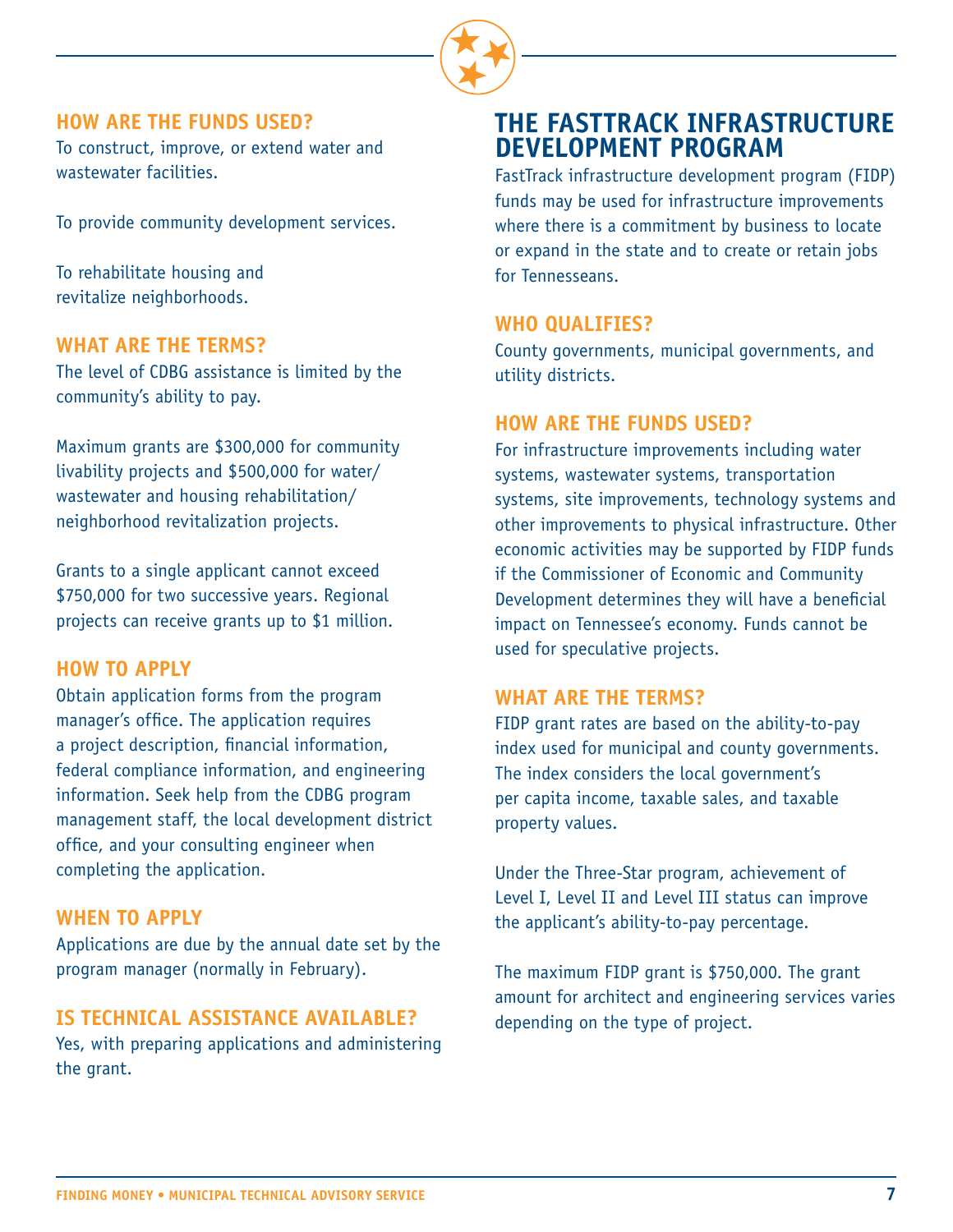

#### **HOW TO APPLY**

Complete an application. It requires community information, business information, a statement of how the project will impact the community, a preliminary engineering report, and evidence that non-FIDP funding is or soon will be in place.

Applications are reviewed in two phases. Phase one focuses on physical improvements and the project's purpose, design, and cost-effectiveness. The Department of Economic and Community Development will send copies of the application to the responsible state agency. For example, the Tennessee Department of Environment and Conservation receives copies of applications for water and wastewater projects, and applications for transportation improvement projects go to the Tennessee Department of Transportation. Other projects are reviewed for physical improvements by TDECD staff.

Phase two focuses on the impacted business. Specifically, Phase two covers the business's management capability and commitment to the project, cash flow, sales projections, and industry trends.

Following Phases one and two, staff submit recommendations to the TDECD loan committee for review and discussion. The ultimate responsibility for approving or disapproving the grant rests with the Commissioner of Economic and Community Development.

#### **WHEN TO APPLY**

Application may be made at any time of the year.

#### **IS TECHNICAL ASSISTANCE AVAILABLE?**

Yes, technical assistance is available through public hearings, workshops, and pre-application meetings.

# **DELTA REGIONAL AUTHORITY**

The Delta Regional Authority (DRA) is administered through the Tennessee Department of Economic and Community Development (TDECD). The program's mission is to improve basic public infrastructure, transportation infrastructure, business development, and job training.

#### **WHO QUALIFIES?**

This program applies to all 21 West Tennessee counties in the Delta region.

#### **HOW ARE THE FUNDS USED?**

Funds may be used for basic public infrastructure, transportation infrastructure, business development and job training, or employment-related education.

#### **WHAT ARE THE TERMS?**

The level of DRA assistance is limited by the amount of funding available for the year.

#### **HOW TO APPLY**

Obtain pre-application forms from the Delta Regional Authority Website (www.dra.gov).

#### **WHEN TO APPLY**

Pre-application due dates are set annually by DRA.

#### **IS TECHNICAL ASSISTANCE AVAILABLE?**

Yes, with preparing applications and administering the grant.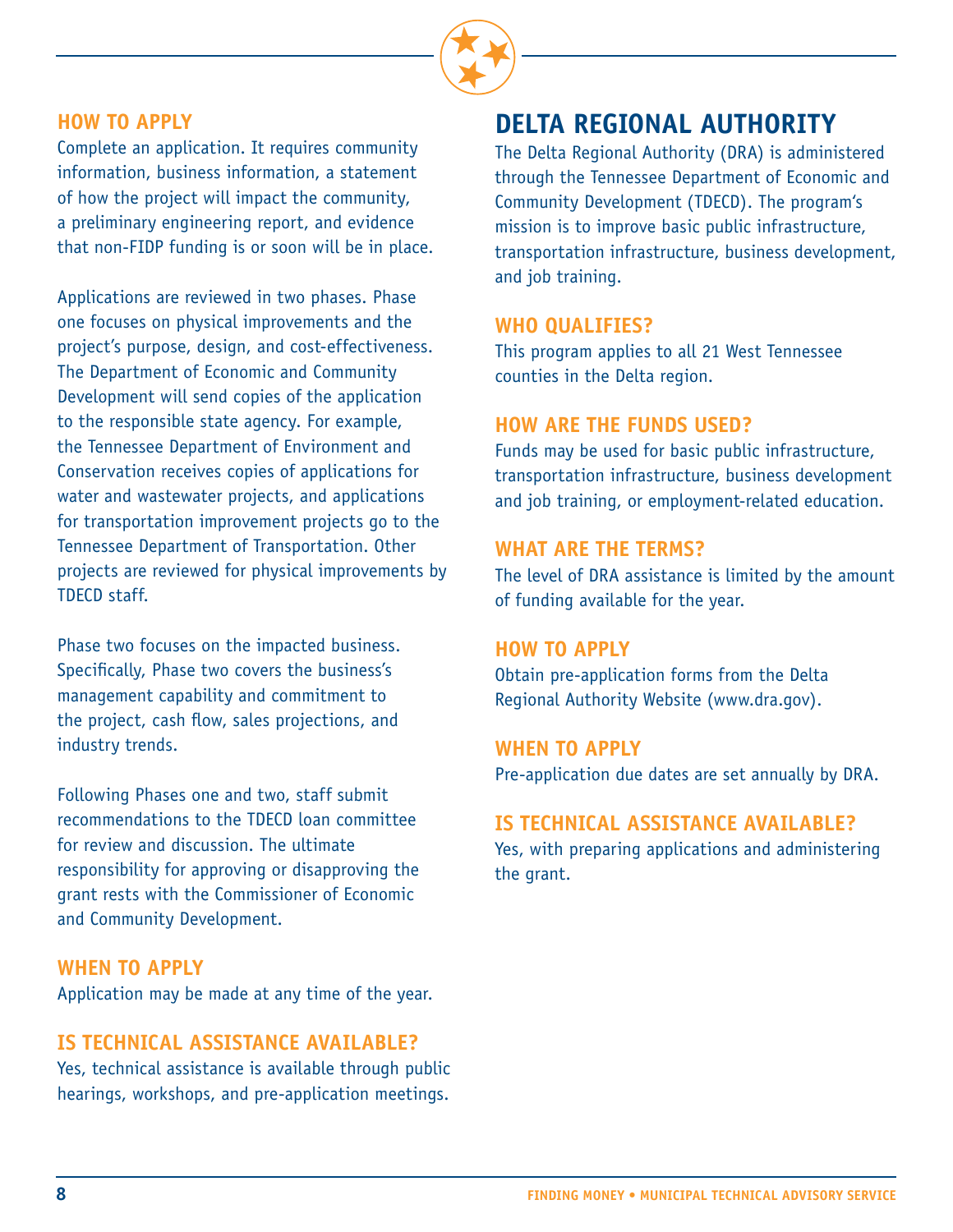

### **TENNESSEE DEPARTMENT OF ENVIRONMENT AND CONSERVATION**

#### **STATE REVOLVING FUND LOAN PROGRAM CONTACT**

**Tennessee Department of Environment and Conservation State Revolving Fund Loan Program** Life & Casualty Tower 401 Church St., 8th Floor Nashville, Tennessee 37243 Phone: (615) 532-0445 Fax: (615) 532-0199 E-mail: Sherwin.smith@tn.gov or sam.gaddipati@tn.gov Website: www.state.tn.us/environment/srf

# **TENNESSEE STATE REVOLVING FUND**

The Tennessee State Revolving Fund (SRF) is sponsored by the federal and state governments. The U.S. Environmental Protection Agency (EPA) awards grants to establish the fund and the state of Tennessee provides a 20 percent matching grant. The SRF Loan Program provides low-cost loans to local governments for water and wastewater facilities.

#### **WHO QUALIFIES?**

The Tennessee Department of Environment and Conservation's SRF program maintains numerical listings by priority points for both water and wastewater facility projects. Local governments including utility districts, water and wastewater authorities and energy authorities on the state water and wastewater priority ranking lists are eligible for loans.

#### Applicants must

- 1. Pledge security for loan repayment;
- 2. Agree to adjust user fees as needed to cover repayments;
- 3. Vow to maintain financial records in accordance with governmental accounting standards;
- 4. Provide other requested assurances.

#### **HOW ARE THE FUNDS USED?**

To plan, design, and construct water and wastewater facilities and to buy equipment. Eligible projects include water and wastewater treatment plants, pump stations, water storage tanks, water distribution lines, collector wastewater lines, interceptors, water and wastewater line replacements, water and wastewater line repairs, combined sewer overflow separation, stormwater management, implementation of security measures at water and wastewater facilities, and remedies for non-point source pollution problems.

#### **WHAT ARE THE TERMS? Wastewater**

Priority goes to wastewater projects in order of ranking on the state wastewater priority list. During the first quarter of the state's fiscal year, the SRF program funds ready-to-go projects in priority order. After the first quarter, loans may be made to any local government on the priority list.

#### **Water**

Prior to the EPA grant application process, the SRF program solicits projects for the water priority list. Projects are listed in order of public health protection and/or compliance with the Safe Drinking Water Act. The water projects are then included in the SRF program Intended Use Plan, and go through a public comment period before the list is finalized. The highest-ranking projects are notified and given a certain time period (usually 90 or 120 days) to complete the application process. If any projects do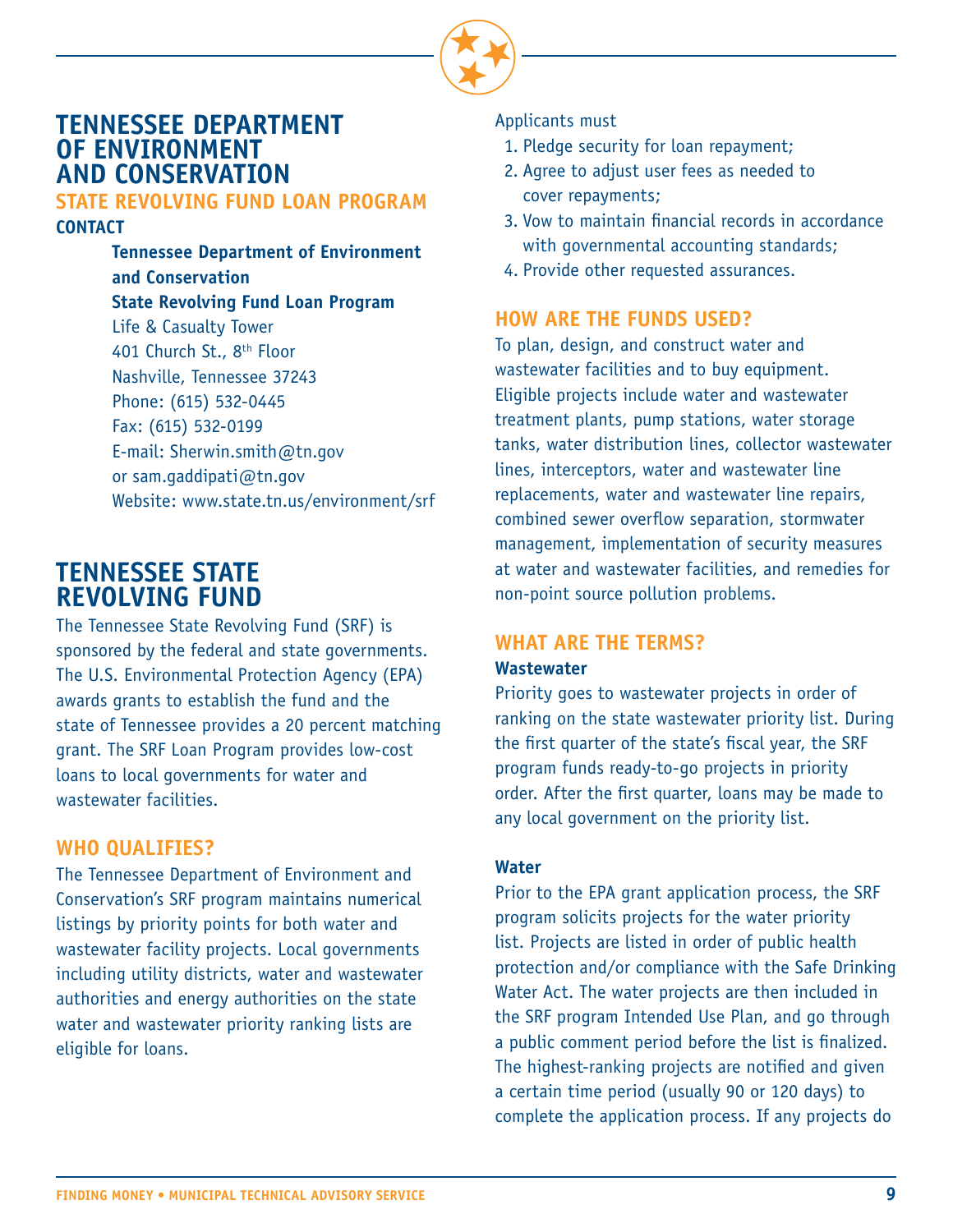not respond within the established time period, SRF program staff will notify the next highest-ranking projects until funds are obligated.

Interest rates are from zero percent to market rate, depending on the Ability to Pay Index (a list established based on the community's taxable sales and taxable property values, etc.) Most borrowers qualify for interest rates of 2–3 percent, and rates are fixed for the life of the loan. The maximum loan term is 20 years or the useful life of the facility, whichever is shorter. A loan fee of 8 basis points (0.08%) will be charged on all SRF loans awarded.

#### **HOW TO APPLY**

Contact the SRF Loan Program office at (615) 532-0445 for application packages that include the application form, loan agreement, financial statement forms, and forms for user charge information. SRF Loan Program staff complete all the loan forms. For additional information visit the SRF Loan Program's Web site www.state.tn.us/environment/srf.

Since federal funds are used, facility planning documents, environmental review, and public participation are required.

#### **WHEN TO APPLY**

For wastewater projects, application may be made at any time. For water projects, the SRF program solicits applications.

# **SOLID WASTE ASSISTANCE PROGRAM**

The Division of Solid Waste Management helps local governments meet solid waste reduction and recycling requirements established by the Solid Waste Disposal Act, T.C.A. § 68-211-801. The state provides grants from the Solid Waste

Management Fund for recycling and waste reduction facilities. Grants also are available from the Used Oil Collection Fund for establishing and upgrading waste oil collection sites where do-it-yourselfers can discharge their used oil.

#### **CONTACT**

**Tennessee Department of Environment and Conservation Division of Solid Waste Management** Life & Casualty Tower 401 Church St., 5th Floor Nashville, Tennessee 37243 Phone: (615) 532-0075 Fax: (615) 532-0886 E-mail: Joyce.Dunlap@tn.gov Website: www.state.tn.us/environment/swm

## **RECYCLING EQUIPMENT PROGRAM WHO QUALIFIES?**

Counties, cities, non-profit recyclers, and solid waste authorities.

#### **HOW ARE THE FUNDS USED?**

To purchase recycling equipment, such as containers, glass crushers, can crushers, bins, and balers.

#### **WHAT ARE THE TERMS?**

The maximum grant is \$25,000 per applicant. Grantees must provide a match of 10–50 percent of the grant amount. The local government's share of the match is based on population and economic ability.

Eligible entities compete for the grants, which are awarded to the highest scoring applicants.

#### **HOW TO APPLY**

Applications are solicited annually by SWM.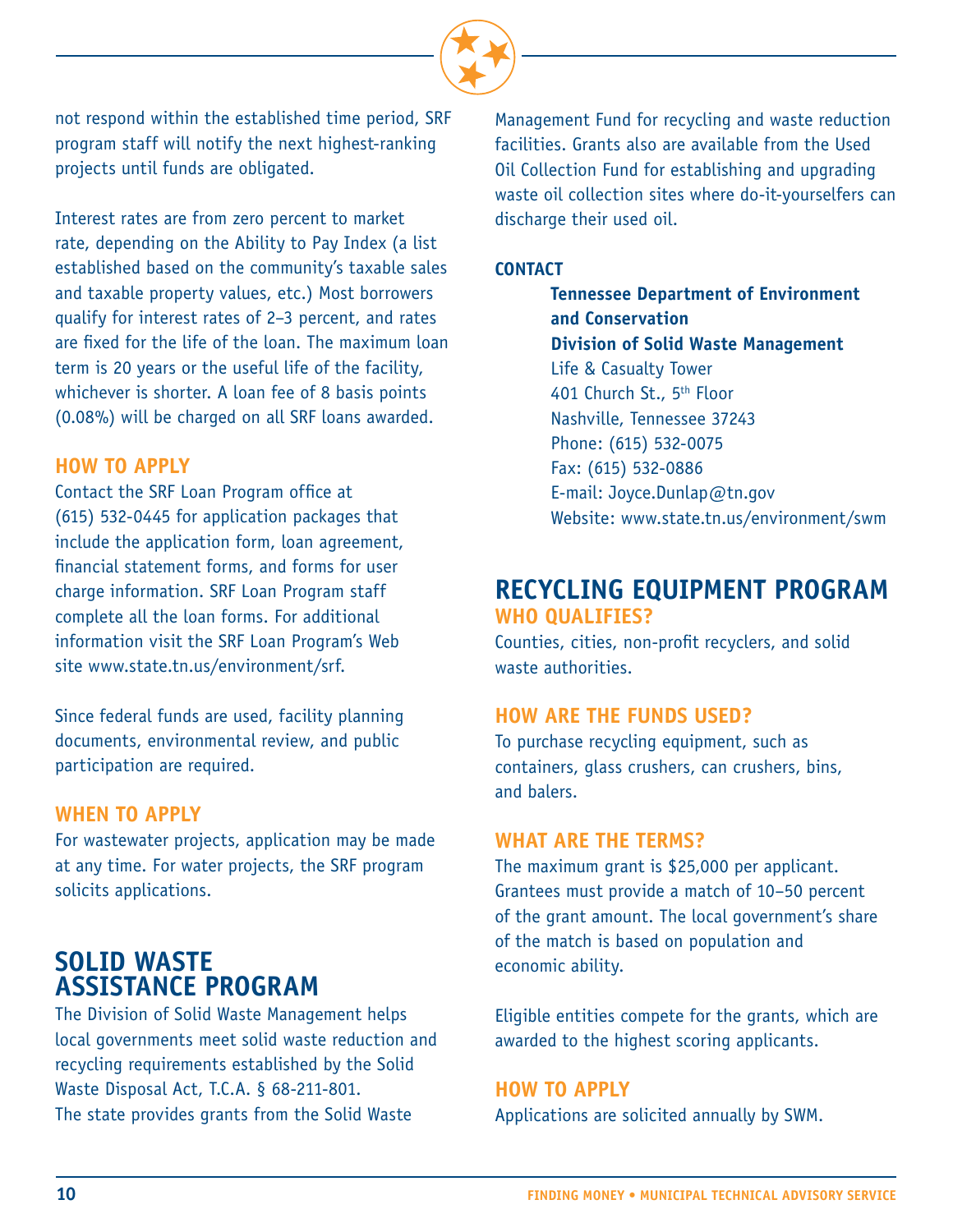Manufacturer's specification sheets and price quotes must be included in the application.

Points are scored based on detailed narratives provided by each applicant.

#### **WHEN TO APPLY**

The deadline is 60 days after SWM solicits applications.

#### **IS TECHNICAL ASSISTANCE AVAILABLE?**

Yes, technical assistance in developing a recycling plan and program can be provided by SWM, the development districts, the University of Tennessee County Technical Assistance Service (CTAS), and the Municipal Technical Advisory Service (MTAS).

#### **RECYCLING REBATES PROGRAM WHO QUALIFIES?**

Eleven counties (and the cities in those counties) that generate the most solid waste according to the annual solid waste reports.

#### **HOW ARE THE FUNDS USED?**

For any recycling purpose to include establishing new recycling programs.

#### **WHAT ARE THE TERMS?**

The rebate amount is based on current population data, solid waste figures from the most recent annual report, and T.C.A. § 68-211-825.

The rebate is a dollar-for-dollar match credited annually.

Based on the 11 counties' waste generation rate, \$600,000 is distributed annually to cities and counties on a per capita basis.

#### **IS TECHNICAL ASSISTANCE AVAILABLE?**

Yes, SWM, the University of Tennessee County Technical Assistance Service (CTAS), and Municipal Technical Advisory Service (MTAS) provide technical assistance on all recycling issues.

#### **USED OIL PROGRAM WHO QUALIFIES?**

Cities, counties, and for-profit businesses located in underserved areas of the county.

#### **HOW ARE THE FUNDS USED?**

To establish and operate used motor oil collection centers.

To purchase equipment that burns used oil as fuel, with priority given to local governments with used oil collection centers.

To reimburse for disposing of contaminated used oil.

To provide education about proper treatment of used oil and provide incentives for its safe handling and disposal.

#### **WHAT ARE THE TERMS?**

Local governments and for-profit businesses that are not within 10 miles of an existing site may apply for a maximum of \$15,000 per site.

#### **HOW TO APPLY**

Contact SWM at (615) 532-0075.

#### **WHEN TO APPLY**

The deadline is 60 days after SWM solicits applications.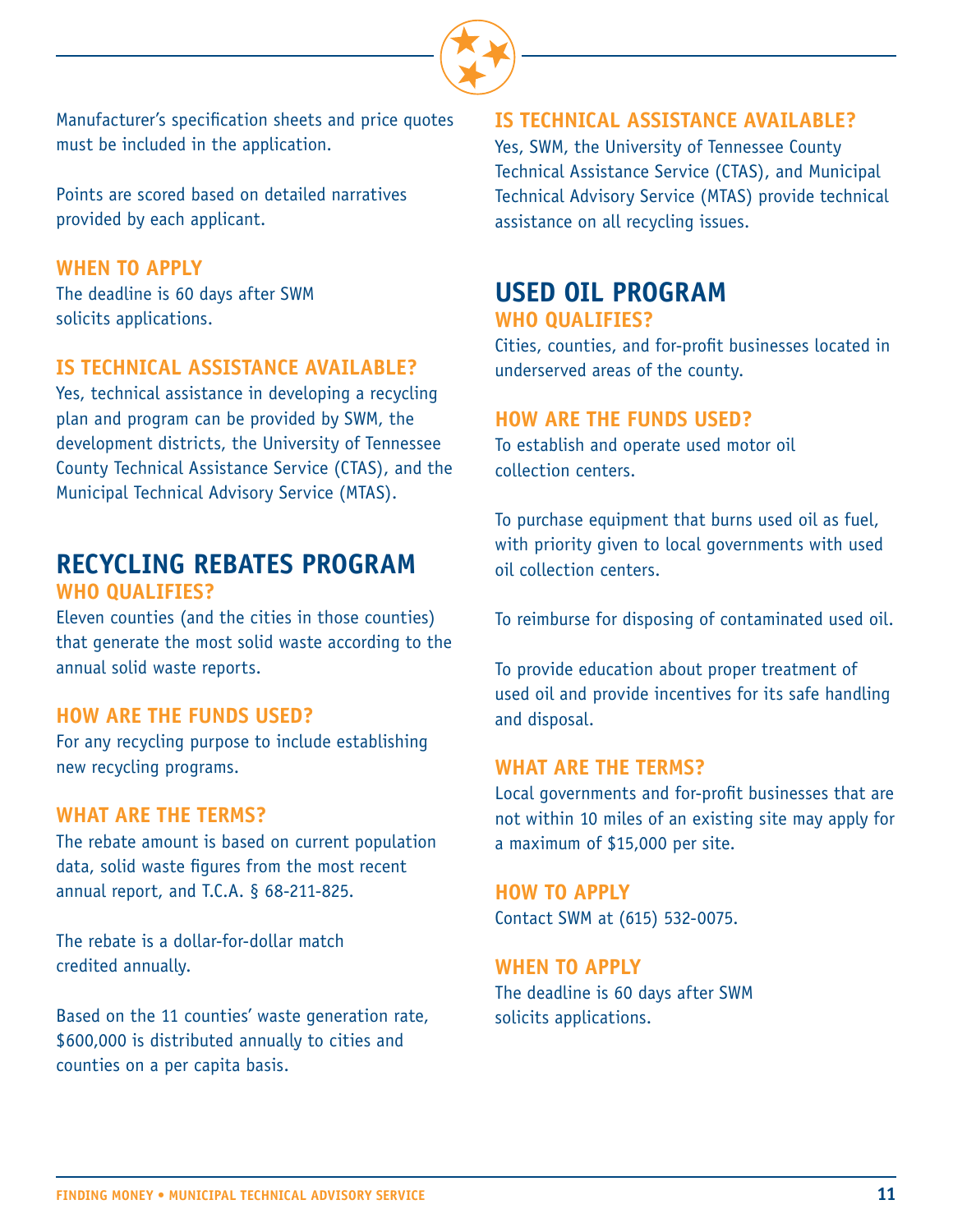

#### **IS TECHNICAL ASSISTANCE AVAILABLE?**

Yes, SWM, the University of Tennessee County Technical Assistance Service (CTAS), and Municipal Technical Advisory Service (MTAS) provide technical assistance on all oil collection and recycling issues.

# **UTILITY RELOCATION LOAN PROGRAM**

The Utility Relocation Loan Program provides loans for cities and utility districts that must relocate utilities due to Tennessee Department of Transportation (TDOT) road projects.

#### **CONTACT**

#### **Comptroller of the Treasury Office of State and Local Finance**

James K. Polk Office Building, Suite 1600 505 Deaderick Street Nashville, TN 37243 Phone: (615) 401-7864 Fax: (615) 741-5986 E-mail: Joyce.Welborn@tn.gov Website: www.comptroller1.state.tn.us/sl/

#### **WHO QUALIFIES?**

Municipalities and utility districts relocating utilities because of a TDOT road project.

#### **HOW ARE THE FUNDS USED?**

For costs associated with relocating utilities.

#### **WHAT ARE THE TERMS?**

Loans cannot exceed 15 years.

The interest rate is based on an economic index determined by the Utility Management Review Board. (Refer to T.C.A. § 67-3-901(j)).

Loan amounts depend on availability of funds.

#### **HOW TO APPLY**

Submit an application containing

- 1. A letter of request from the applicant;
- 2. A letter from TDOT describing the project and requirement for utility relocation;
- 3. An engineering report with cost estimates and estimated construction time;
- 4. Cash flow projections;
- 5. Evidence that the applicant is unable to obtain other financing;
- 6. Three years of the most recent audited financial statements.

Application packages are processed on a first-come, first-served basis.

The Utility Management Review Board reviews ready-to-process applications. If the application is acceptable, the loan is recommended to the State Funding Board for approval.

#### **WHEN TO APPLY**

Application may be made at any time.

#### **IS TECHNICAL ASSISTANCE AVAILABLE?**

Yes. Contact the Office of State and Local Finance office at (615) 401-7864.

# **TENNESSEE LOCAL DEVELOPMENT AUTHORITY LOAN PROGRAM**

In 1978, state lawmakers established the Tennessee Local Development Authority (TLDA) Loan Program primarily to make loans to local governments for water, wastewater, and solid waste projects. Loans also can be secured for purposes such as airports, capital projects, and rural firefighting equipment. In 1990, the law was amended to let TLDA issue bonds and make the proceeds available for loans to local governments for other capital projects.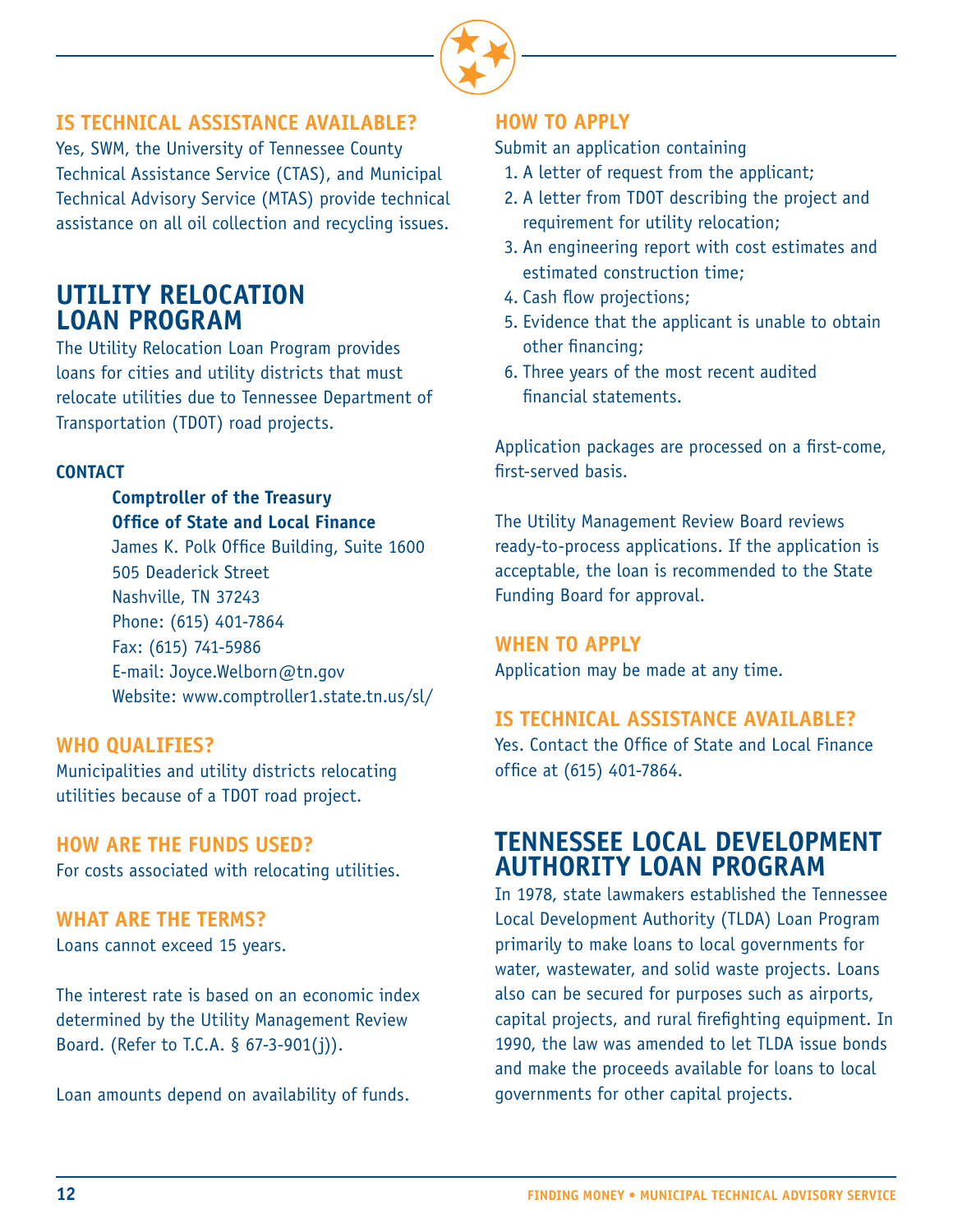

#### **CONTACT**

#### **Comptroller of the Treasury, Office of State and Local Finance**

 James K. Polk Building, Suite 1600 505 Deaderick Street Nashville, Tennessee 37243 Phone: (615) 401-7872 Fax: (615) 741-5986 Website: www.comptroller1.state.tn.us/sl/

#### **WHO QUALIFIES?**

County governments, metropolitan governments, incorporated towns and cities, and any special districts may borrow money from TLDA for water, wastewater, solid waste, and other capital improvements.

#### **HOW ARE THE FUNDS USED?**

For water, wastewater, and solid waste projects approved by the Tennessee Department of Environment and Conservation (TDEC).

For other capital projects approved by other state agencies before final TLDA processing.

#### **WHAT ARE THE TERMS?**

The local government must adopt user rates to cover all costs of operation and maintenance, including debt service and depreciation.

The local government must authorize the loan and pledge taxes to back the loan in case of deficiency, and the loan must be backed by sufficient stateshared taxes and by reserve funds set-aside by the borrower.

Monthly payments are required, but only interest payments are required during construction. Principal repayment begins when the project is operational or when 90 percent of the construction cost is depleted, whichever occurs first.

The loan period is 30 years or the useful life of the project, whichever is less.

The interest rate prior to issuing the bond varies. For the past several years, funding for this program has been based on one-year notes. Since the interest rate to the borrower is based on the interest rate of the notes, it can fluctuate from year to year.

The cost of issuing the bond is approximately 2 percent.

A reserve fund is required.

The local government can prepay a TLDA loan prior to issuing the bond, but cannot prepay after TLDA issues the bond.

#### **HOW TO APPLY**

Submit water, wastewater, and solid waste projects to TDEC for approval. Turn in other types of projects to the appropriate state agency for consideration.

TDEC (or an appropriate state agency for projects other than water, wastewater, or solid waste) notifies TLDA of technical feasibility and the local government's interest in a TLDA loan.

TLDA contacts the local government for financial information. A meeting may be necessary.

The local government completes TLDA's loan application and passes a resolution authorizing the loan request.

After approval by TDEC, the loan package is reviewed by the Division of Bond Finance and is then presented to the TLDA board at a public meeting.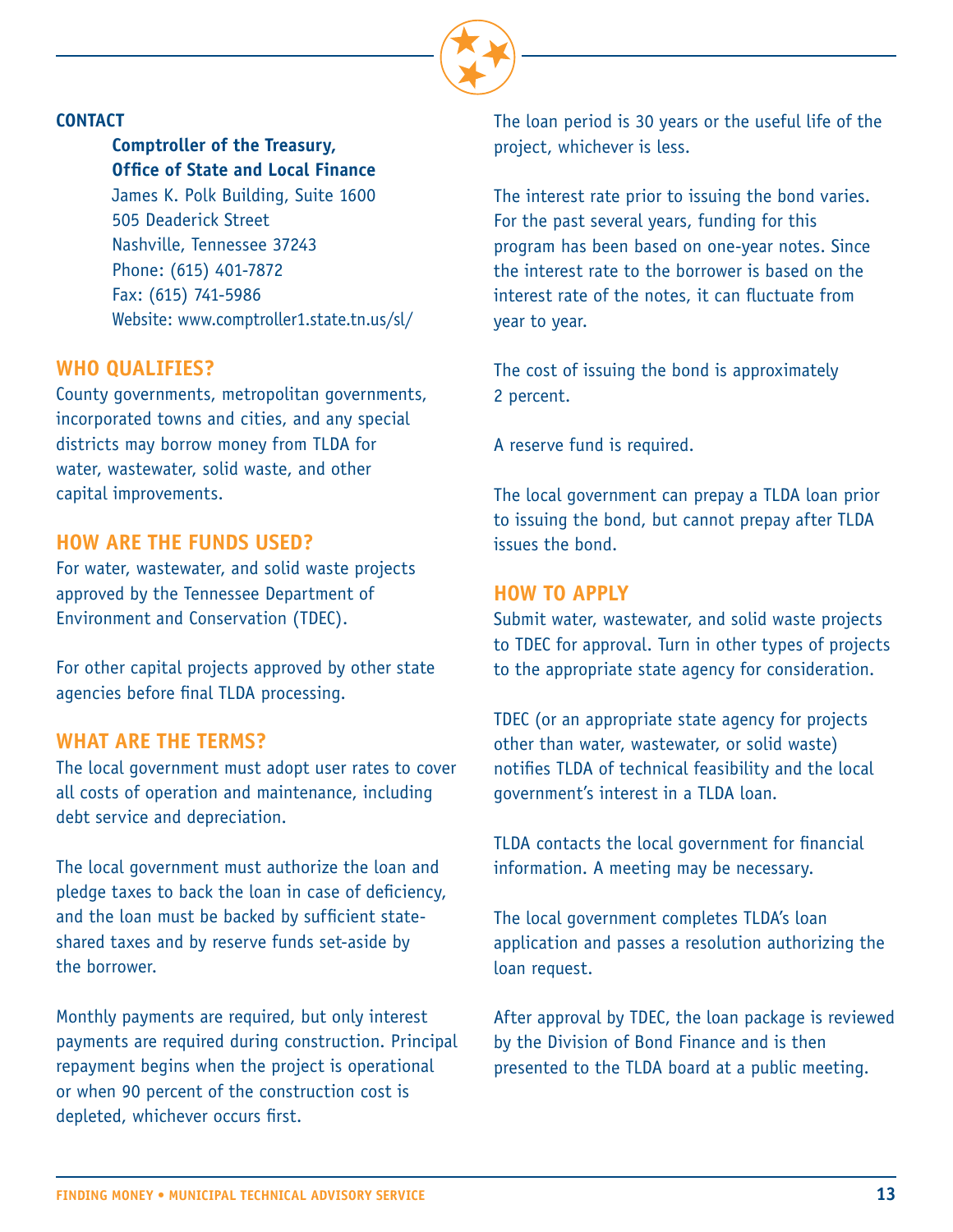After TLDA board approval, the loan is sent to the Tennessee Attorney General for approval.

During construction, pay requests from the local government are sent to the state agency that originally approved the project (i.e., to TDEC for water, wastewater, and solid waste projects). The agency reviews and certifies payment requests to the Division of Bond Finance. Loan repayments are sent to that division from the local government.

#### **WHEN TO APPLY**

Application may be made at any time of the year.

**IS TECHNICAL ASSISTANCE AVAILABLE?** No.

### **TENNESSEE MUNICIPAL BOND FUND**

The Tennessee Municipal League (TML) is the organization of Tennessee cities and towns. Created in 1985, the Tennessee Municipal Bond Fund (TMBF) is an entity within TML that creates and administers loan programs for the benefit of cities and counties.

#### **CONTACT**

#### **Tennessee Municipal Bond Fund**

 226 Capitol Boulevard, Suite 502 Nashville, Tennessee 37219 Phone: (615) 255-1561 Fax: (615) 255-7428 E-mail: lmooningham@tmbf.net Website: www.tml1.org

### **OTHER PROGRAMS ECONOMIC DEVELOPMENT ADMINISTRATION**

The U.S. Department of Commerce Economic Development Administration (EDA) provides assistance to areas experiencing high

unemployment, low income, or other severe economic distress. A program of particular interest to Tennessee local governments is EDA's Public Works Program. The Public Works Program provides funds for water and sewer facilities, industrial access roads, rail spurs, skill training facilities, and technology-related infrastructure.

To learn more about the Public Works Program and other EDA programs contact

> **U.S. Department of Commerce Economic Development Administration** 1401 Constitution Avenue, NW, Suite 7800 Washington, D.C. 20230 Website: www.osec.doc.gov/eda

or

# **U.S. Department of Commerce Economic Development Administration**

Atlanta Regional Office 401 Peachtree Street, NW, Suite 1820 Atlanta, Georgia 30308-3510 Phone: (404) 730-3002 Fax: (404) 730-3025

#### **Federal Emergency Management Agency (FEMA)**

The Federal Emergency Management Agency (FEMA) provides disaster assistance to states, communities, businesses, and individuals. FEMA helps with disaster response, recovery, mitigation, prevention and preparedness. To learn more about FEMA programs, contact:

> **Federal Emergency Management Agency** 3003 Chamblee-Tucker Road Atlanta, Georgia 30341 Phone: (770) 220-5200

Website: www.fema.gov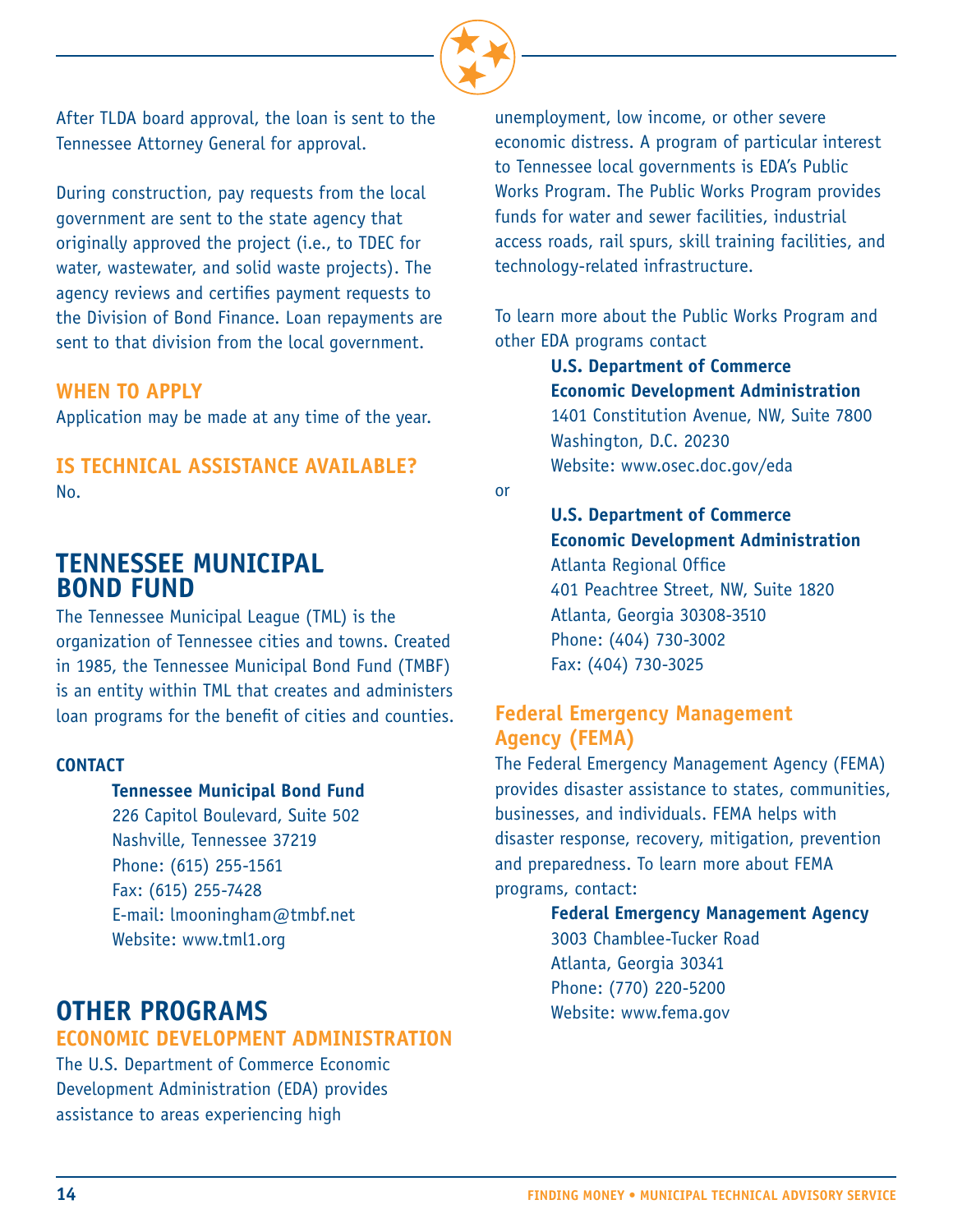

## **TENNESSEE VALLEY AUTHORITY (TVA)**

The Tennessee Valley Authority (TVA) provides economic development programs and services throughout its service area. Programs provide funds for industrial development and expansion and community development. To learn more contact:

# **Tennessee Valley Authority Economic Development** P.O. Box 292409 Nashville, Tennessee 37229

 Phone: (615) 232-6225 Website: www.tvaed.com

# **AGENCY LISTING**

#### **Federal Management Agency**

3003 Chamblee-Tucker Road Atlanta, Georgia 30341 Phone: (770) 220-5200 Website: www.fema.gov

#### **Tennessee Department of Economic and Community Development**

Wm. R. Snodgrass TN Tower, 10th Floor 312 Rosa L. Parks Avenue Nashville, Tennessee 37243 Phone: (615) 253-1895; Fax: (615) 741-0607 Website: www.tn.gov/ecd

#### **Tennessee Department of Environment and Conservation**

Life & Casualty Tower 401 Church St. Nashville, Tennessee 37243 Website: www.state.tn.us/environment/srf or www.state.tn.us/environment/swm

#### **Utility Relocation Loan Program**

Comptroller of the Treasury, Office of State and Local Finance James K. Polk Building, Suite 1600 505 Deaderick Street Nashville, Tennessee 37243 Phone: (615) 401-7864; Fax: (615) 741-5986 Website: www.comptroller1.state.tn.us/sl

#### **Tennessee Local Development Authority**

Comptroller of the Treasury, Office of State & Local Finance James K. Polk Building 505 Deaderick St., Suite 1600 Nashville, Tennessee 37243 Phone: (615) 401-7872; Fax: (615) 741-5986 Website: www.comptroller1.state.tn.us/sl/

#### **Tennessee Municipal Bond Fund**

226 Capitol Boulevard, Suite 502 Nashville, Tennessee 37219 Phone: (615) 255-1561; Fax: (615) 255-7428 Website: www.tml1.org

#### **Tennessee Valley Authority Economic Development**

P.O. Box 292409 Nashville, Tennessee 37229 Phone: (615) 232-6225 Website: www.tvaed.com

#### **U.S. Department of Commerce Economic Development Administration**

1401 Constitution Avenue, NW, Suite 7800 Washington, D.C. 20230 Website: www.osec.doc.gov/eda

Atlanta Regional Office 401 Peachtree Street, NW, Suite 1820 Atlanta, Georgia 30308-3510 Phone: (404) 730-3002; Fax: (404) 730-3025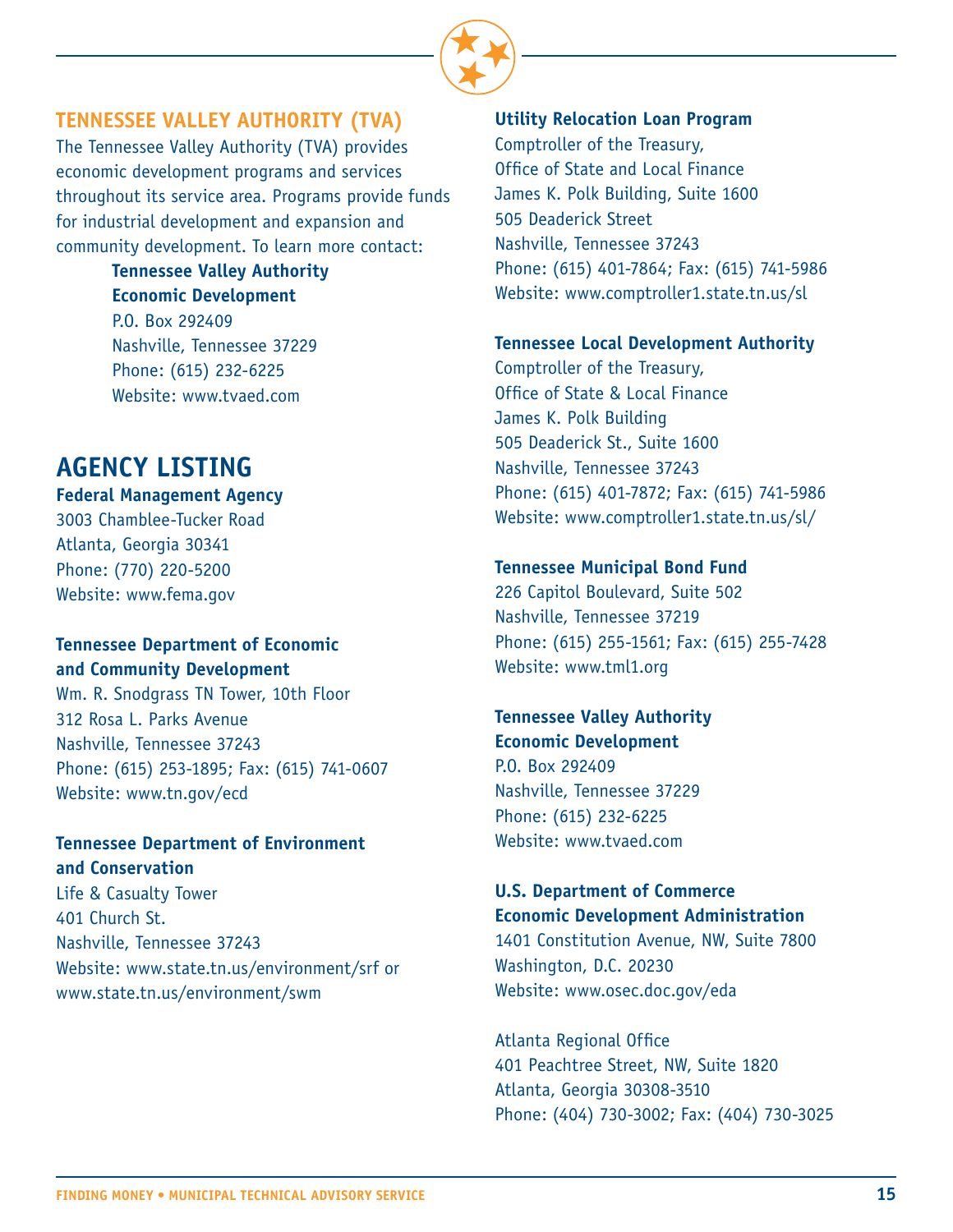

#### **USDA Rural Development**

3322 West End Avenue, Suite 300 Nashville, Tennessee 37203 Toll Free: (800) 342-3149 Phone: (615) 783-1345; Fax: (615) 783-1301 Website: www.rurdev.usda.gov/TN

#### **USDA Rural Development Area Offices EAST TENNESSEE**

**Greeneville Area Office**  214 N. College Street, Suite 300 Greeneville, Tennessee 37744-0307 Phone: (423) 638-4771; Fax: (423) 639-0956

#### **Knoxville Area Office**

 4730 New Harvest Lane, Suite 300 Knoxville, Tennessee 37918 Phone: (865) 523-3338; Fax: (865) 525-7622

#### **MIDDLE TENNESSEE**

#### **Chattanooga Area Office**

 Southeast Development Center 309A North Market Street Chattanooga, Tennessee 37405 Phone: (423) 756-2239; Fax: (423) 756-9278

#### **Cookeville Area Office**

 Fountain Court 390 South Lowe Avenue, Suite K Cookeville, Tennessee 38503 Phone: (931) 528-6539; Fax: (931) 528-1976

#### **Lawrenceburg Area Office**

 237 Waterloo Street P.O. Box 1046 Lawrenceburg, Tennessee 38464 Phone: (931) 762-6913; Fax: (931) 762-4193 **Nashville Area Office**  3322 West End Avenue, Suite 302 Nashville, Tennessee 37203 Phone: (615) 783-1359; Fax: (615) 783-1340

#### **WEST TENNESSEE**

**Jackson/Covington Area Office**  West Town Commons 85 G Stonebrook Place Jackson, Tennessee 38305 Phone: (731) 668-2091; Fax: (731) 668-6911

#### **Union City Area Office**

 1216 Stad Avenue, Suite 3 P.O. Box 567 Union City Tennessee 38281 Phone: (731) 885-6480; Fax: (731) 885-5487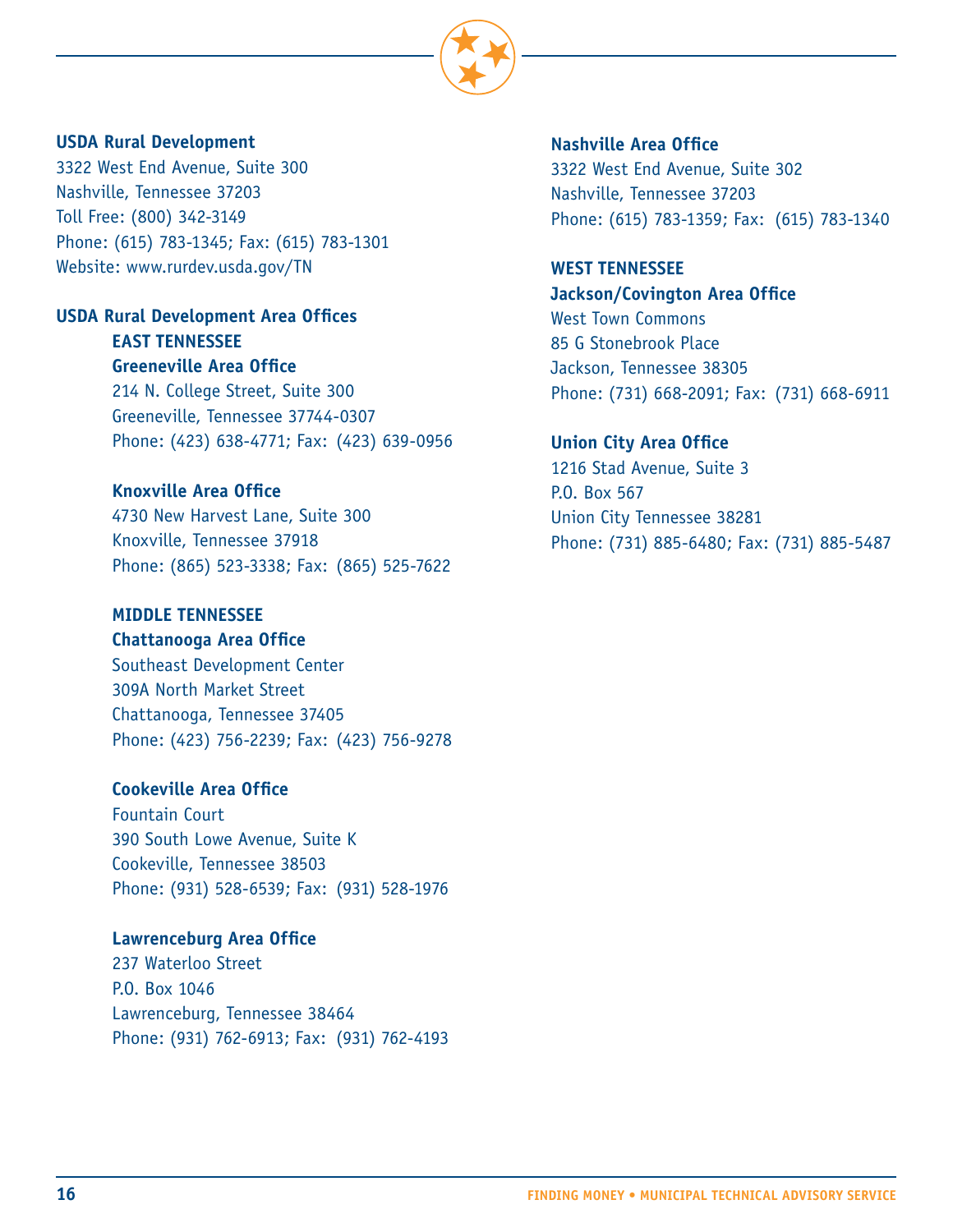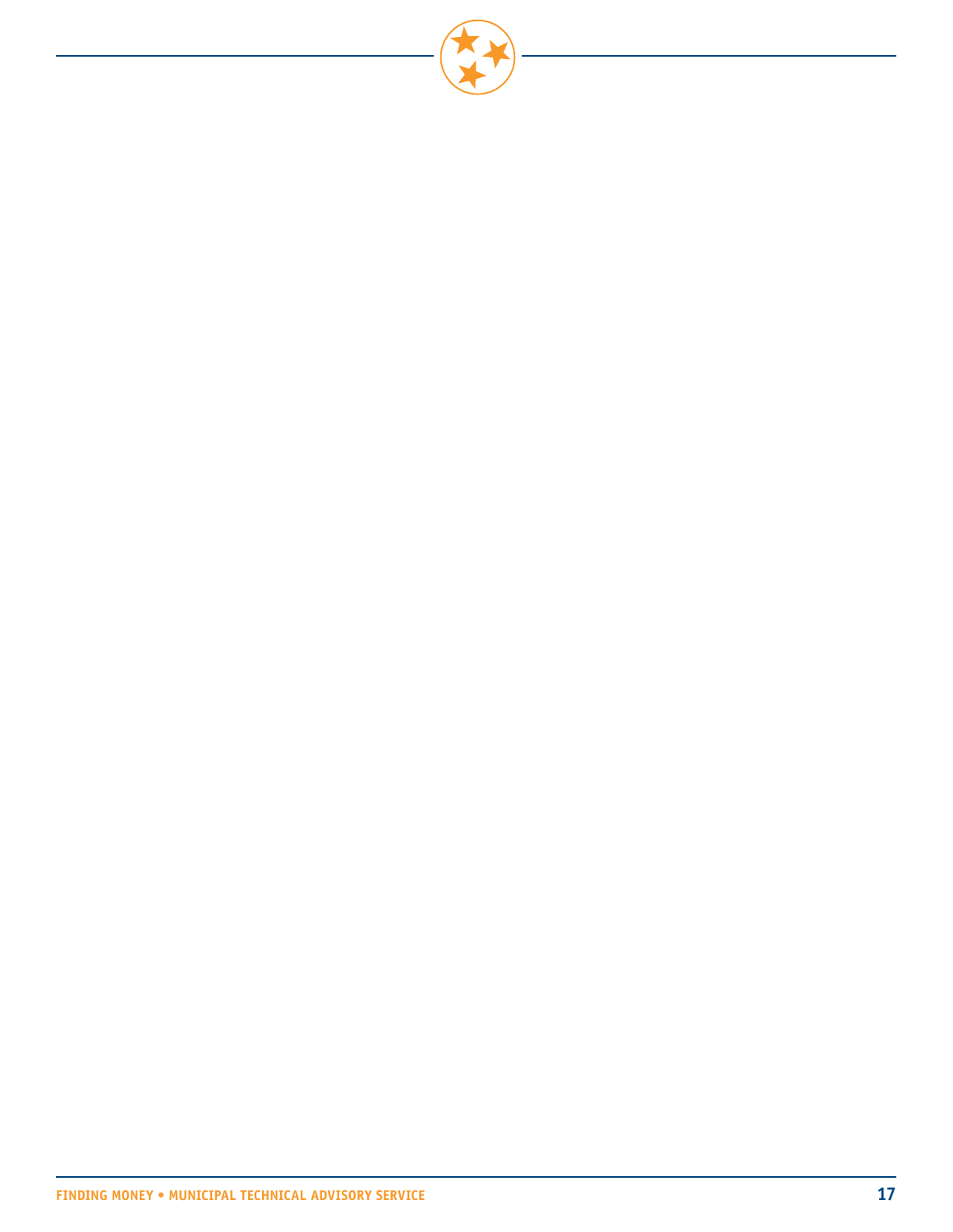